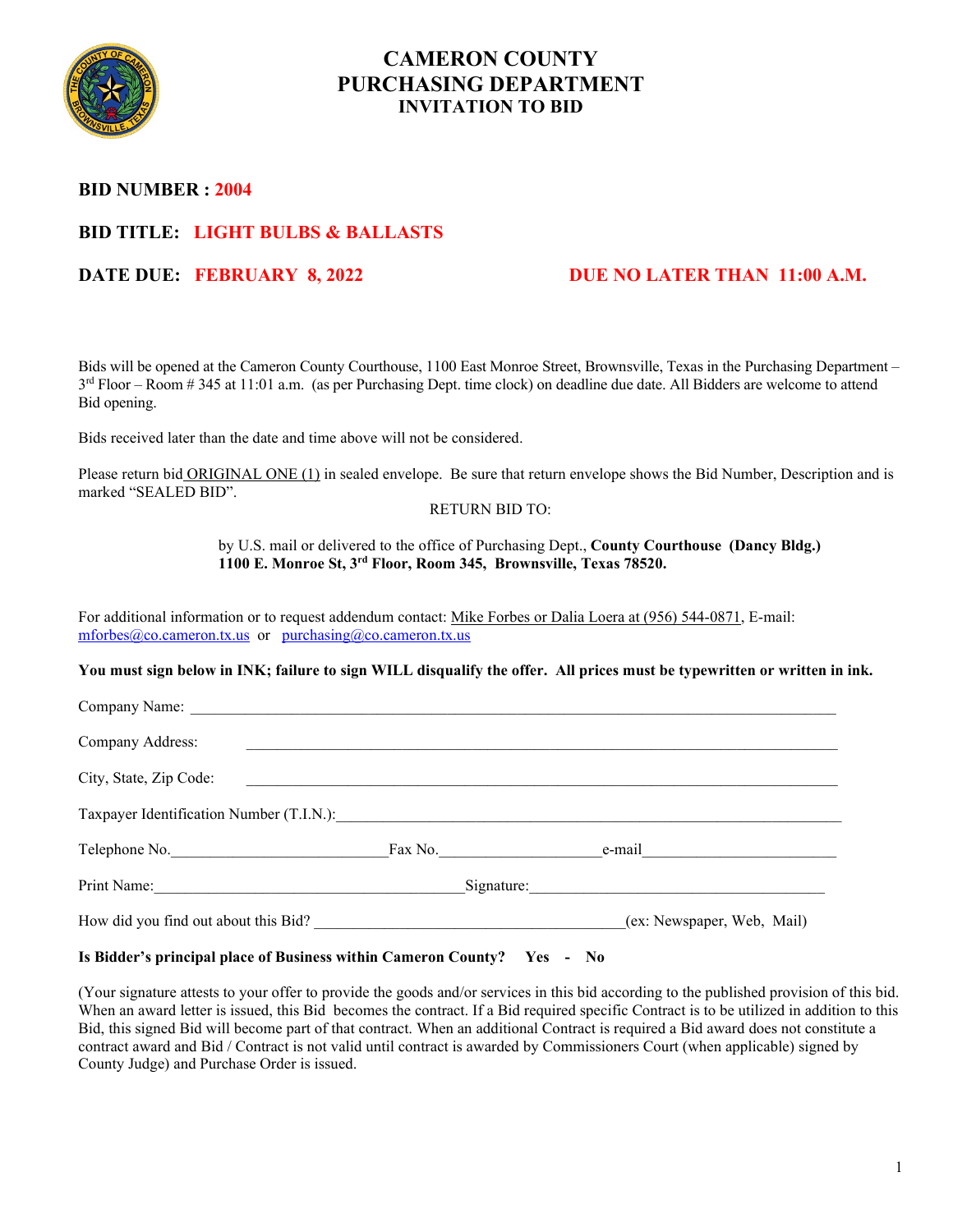# **CHECK LIST**

 Items checked below represent components which comprise this bid/proposal package. If the item **IS NOT** checked, it is **NOT APPLICABLE** to this bid/proposal. Bidders are asked to review the package to be sure that all applicable parts are included. If any portion of the package is missing, notify the Purchasing Department immediately. It is the Bidder's responsibility to be familiar with all the Requirements and Specifications. Be sure you understand the following before you return your bid packet.

| $X_{-}$      | <b>Cover Sheet</b>                                                                          |
|--------------|---------------------------------------------------------------------------------------------|
|              | Your company name, address and your signature (IN INK) should appear on this page.          |
| $\mathbf{X}$ | <b>Instructions to Bidders</b>                                                              |
|              | You should be familiar with all of the Instructions to Bidders.                             |
|              | <b>Special Requirements</b>                                                                 |
|              | This section provides information you must know in order to make an offer properly.         |
| X            | <b>Specifications / Scope of Work</b>                                                       |
|              | This section contains the detailed description of the product/service sought by the County. |

## **Attachment**s

\_X\_\_**Attachments A, B, C, D, E, F, G, H, I**

Be sure to complete these forms and return with packet.

## **Other - Final Reminders To double check before submitting BID**

- Is your bid sealed with bid #, title, Bidder Name, & return address, on outside?
- Did you complete, sign and submit page 1?
- Did you complete and submit attachments A,B,C,D,E, F, G, H. I
- Did you provide the number of copies as required on the cover page?
- Did you visit our website for any addendums? http://www.co.cameron.tx.us/administration/purchasing\_department/bids\_rfp(q)\_and\_addms\_and\_tabs.php

If not interested in Bidding please let us know why e-mail to:  $\frac{Purchasing@co.cameron.txt.us}{Purbasing@co.cameron.txt.us}$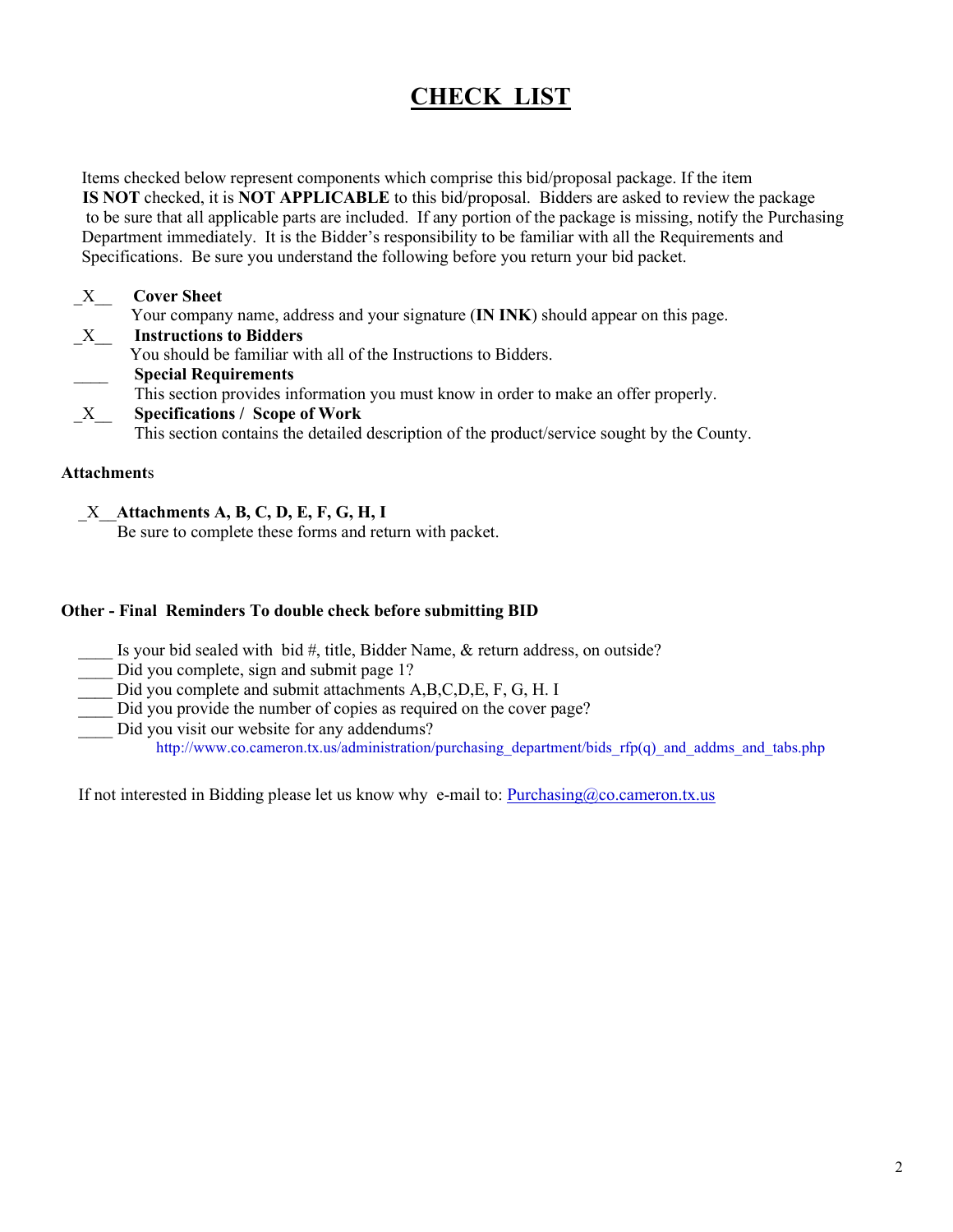#### **INSTRUCTIONS FOR SUBMITTING BIDS**

These General Instructions apply to all offers made to Cameron County, Texas (herein after referred to as "County") by all prospective vendors (herein after referred to as "Bidders") on behalf of Solicitations including, but not limited to, Invitations to Bid and Requests for Quotes.

Carefully read all instructions, requirements and specifications. Fill out all forms properly and completely. Submit your bid with all appropriate supplements and/or samples. Prior to returning your sealed bid response / submittal, all Addendums - if issued - should be reviewed and downloaded by entering the County Purchasing web

http://www.co.cameron.tx.us/administration/purchasing\_department/bids\_rfp(q)\_and\_addms\_and\_tabs.php Addendums Column (updated Addendums). These Addendums must be signed and returned with your bid in order to avoid disqualification. All Tabulations can also be viewed and downloaded at this site. Annual Bid award information can be accessed at: http://www.co.cameron.tx.us/administration/purchasing\_department/bids\_rfp(q)\_and\_addms\_and\_tabs.php Review this document in its entirety. Be sure your Bid is complete, and double check your Bid for accuracy.

Cameron County is an Equal Employment Opportunity Employer.

Review this document in its entirety. Be sure your bid is complete, and double check your bid for accuracy.

**GOVERNING FORMS:** In the event of any conflict between the terms and provisions of these requirements and the specifications, the specifications shall govern. In the event of any conflict of interpretation of any part of this overall document, Cameron County's interpretation shall govern. Where substitutions are used, they must be of equivalent value or service, and specified by the bidder as such, in the columns to the right on the "Minimum Specifications' Forms". The County's specifications may be exceeded and should be noted by the Vendor as such. Any bid NOT MEETING the Minimum Requirements specified will be rejected.

**GOVERNING LAW:** This invitation to bid is governed by the competitive bidding requirements of the County Purchasing Act, Texas Local Government Code, δ262.021 et seq., as amended. Bidders shall comply with all applicable federal, state and local laws and regulations. Bidder is further advised that these requirements shall be fully governed by the laws of the State of Texas and that Cameron County may request and rely on advice, decisions and opinions of the Attorney General of Texas and the County Attorney concerning any portion of these requirements.

Questions requiring only clarification of instructions or specifications will be handled verbally. If any questions results in a change or addition to this Bid, the Change(s) and addition(s) will be forwarded to all vendors involved (as quickly as possible) in the form of a written addendum only. Verbal changes to Bids/RFP's/RFQ's must be backed-up by written addendum or written Q/A clarifications which would be posted on County Purchasing Web site. Without written Addendum or written Q / A clarification, verbal changes to Bids will not apply.

Sign the Vendor's Affidavit Notice, complete answers to Attachments A,B, C, D, E , F , G, H, I and return all with your bid.

#### **CONFLICT OF INTEREST QUESTIONNAIRE:**

#### **For vendor or other person doing business with local governmental entity**

This questionnaire must be filed in accordance with chapter 176 of the Local Government Code by a person doing business with the governmental entity.

**By law this questionnaire must be filed with the records administrator (County Clerk's Office) of the local government not later than the 7th business day after the date the person becomes aware of facts that require the statement to be filed**. *See* Section 176.006, Local Government Code.

 A person commits an offense if the person violates Section 176.006, Local Government Code. An offense under this section is a Class C misdemeanor.

The law requires that you file an updated completed questionnaire with the appropriate filing authority not later than September 1 of the year for which an activity described in Section 176.006(a), Local Government Code, is pending and not later than the 7th business day after the date the originally filed questionnaire becomes incomplete or inaccurate.

Please review this entire document, if for any reason there is any information to disclose, relative to any questions in this Conflict of Interest form, you must file with County Clerk's Office subject to above instructions.

**can be downloaded at the following web site:**

<http://www.co.cameron.tx.us/purchasing/docs/conflictofinterest.pdf>

#### **DISCLOSURE OF INTERESTS:**

This questionnaire must be filed with the records administrator (County Clerk's Office) of the local government and no later than the  $7<sup>th</sup>$  business day after the person becomes aware of facts that require this statement to be filed. Cameron County, Texas requires all persons or firms seeking to do business with the County to **provide the following information if the person becomes aware of facts that require this statement to be filed**. Every question must be answered. If the question is not applicable, answer with "N/A."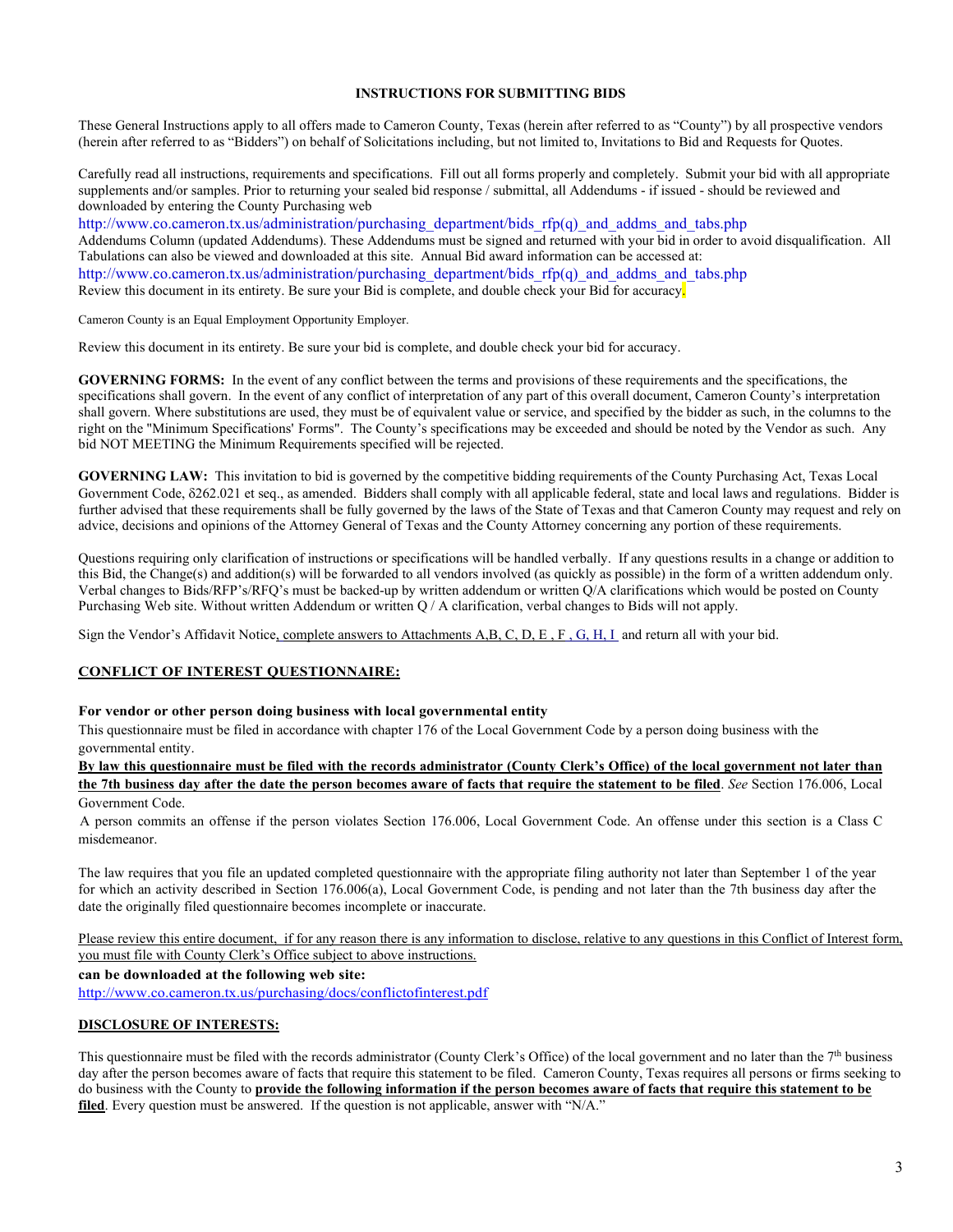Please review this entire document, if for any reason there is any information to disclose, relative to any questions in this disclosure of interest form, you must file with County Clerk's Office subject to above instructions.

**can be downloaded at the following web site:**

<http://www.co.cameron.tx.us/purchasing/docs/DisclosureofInterest.pdf>

### **TEXAS ETHICS COMMISSION FORM 1295**

All Bids prior to award or award of Contract by Commissioner's Court will require that the Texas Ethics Commission (TEC) Form 1295 Electronic (on line) Vendor filing procedure be completed by Vendor.

All Vendors being recommended to Commissioners Court for award or renewal of award on Agenda must register and obtain a TEC Certification for the specific award . This Certification Form 1295 must be electronically submitted, printed and notarized. Notarized form must be emailed or delivered to County Purchasing Department making the request for form. This process must be completed prior to Commissioners Court Agenda for approval consideration of Bid award. There is no charge for this TEC online process.

Texas Ethics Commission (TEC) Form 1295 must be completed (by firm - on line"New Form 1295 Certificate of Interested Parties Electronic Filing Application" Site at:

[https://www.ethics.state.tx.us/whatsnew/elf\\_info\\_form1295.htm](https://www.ethics.state.tx.us/whatsnew/elf_info_form1295.htm) )

If any Vendors have questions as to TEC Form 1295 visit the County Purchasing Web site left column tab "Vendor – TEC Form 1295" for more information. TEC Web site links can be found at this location including Question / Answers and Video instructions. tab Link:

[http://www.co.cameron.tx.us/administration/purchasing\\_department/index.php](http://www.co.cameron.tx.us/administration/purchasing_department/index.php)

BIDDER SHALL SUBMIT BID ON THE FORM PROVIDED, SIGN THE VENDOR AFFIDAVIT, AND RETURN ENTIRE BID PACKET. In the event of inclement weather and County Offices are officially closed on a bid deadline day, bids will be received unit 2:00 p.m. of the next business day, for opening at up coming Commissioner's Court meeting.

BIDS SUBMITTED AFTER THE SUBMISSION DEADLINE SHALL BE RETURNED UNOPENED AND WILL BE CONSIDERED VOID AND UNACCEPTABLE.

SUCCESSFUL VENDOR WILL BE NOTIFIED BY MAIL. All responding vendors will receive written notification regarding the outcome of the award.

BIDDERS MAY ATTEND PUBLICLY HELD COMM COURT MEETING FOR AWARD OF THIS SOLICITATION. All responding bidders/ proposers are welcome to attend the publicly held Commissioners Court meeting relative to the outcome / award of this solicitation. Court Meeting agenda date and times may be obtained at the following web site:<http://www.co.cameron.tx.us/judge/agenda.htm>

OPEN RECORDS ACCESS TO ALL INFORMATION SUBMITTED. All information included will be open to the public, other bidders, media as per the Open Records Act and not be confidential in nature. If you deem any information as confidential, it should not be made part of your bid package.

## PLEASE NOTE CAREFULLY

THIS IS THE ONLY APPROVED INSTRUCTION FOR USE ON YOUR BID. ITEMS BELOW APPLY TO AND BECOME A PART OF TERMS AND CONDITIONS OF BID. ANY EXCEPTIONS THERETO MUST BE IN WRITING.

- 1. Each bid shall be placed in a separate envelope completely and properly identified with the name and number of the bid. Bids must be in the Purchasing Department BEFORE the hour and date specified.
- 2. Bids MUST give full firm name and address of the bidder. Failure to manually sign bid will disqualify it. Person signing bid should show TITLE or AUTHORITY TO BIND THE FIRM IN A CONTRACT.
- 3. Bids CANNOT be altered or amended after deadline time. Any alterations made before deadline time must be initiated by bidder or his authorized agent. No bid can be withdrawn after opening time without approval by the Commissioners Court based on a written acceptable reason.
- 4. The County is exempt from State Sales Tax and Federal Excise Tax. DO NOT INCLUDE TAX IN BID. Cameron County claims exemption from all sales and/or use taxes under Texas Tax Code δ151.309, as amended. Texas Limited Sales Tax Exemption Certificates will be furnished upon written request to the Cameron County Purchasing Agent.
- 5. Any Catalog, brand name or manufacturer's reference used in a bid invitation is descriptive-NOT restrictive-it is to indicate type and quality desired. Bids on brand of like nature and quality will be considered. If bid is based on other than reference specifications, proposal must show manufacturer, brand or trade name, lot number, etc., of article offered. If other than brand(s) specified is offered, illustrations and complete descriptions should be made part of the bid. If bidder takes no exception to specifications or reference data, he will be required to furnish brand names, numbers, etc. as specified.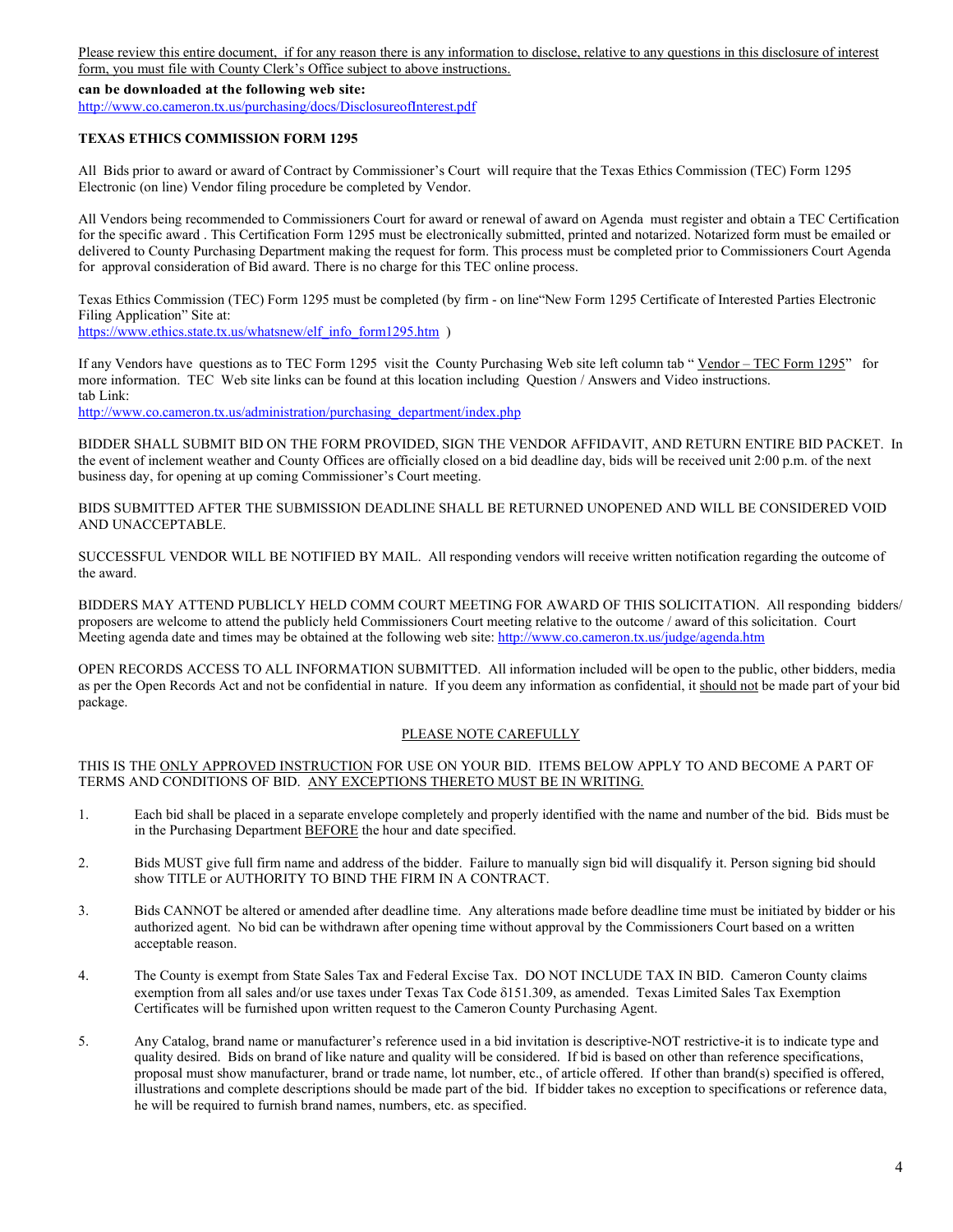- 6. Samples, when requested, must be furnished free of expense to the County. If not destroyed in examination, they will be returned to the bidder on request, at his expense. Each sample should be marked with bidder's name, address, and County bid number. DO NOT ENCLOSE OR ATTACH SAMPLE TO BID. County user Dept.(s) reserves the right to make the final determination as to equivalents.
- 7. Written and verbal inquires pertaining to bids must give Bid Number and Company.
- 8. NO substitutions, changes or cancellations permitted without written approval of Director of Purchasing.
- 9. The County reserves the right to accept or reject all or any part of any bid, waiver minor technicalities. The County of Cameron reserves the right to award by item category or by total bid. Prices should be itemized. County also reserves the right to award either with or without trade-in, if applicable. Cameron County retains the option to re-bid at any time if in its best interest and is not automatically bound to renewal or re-bid. The County also reserves the right to consider CO-OP Interlocal pricing.
- 10. Bid unit price on quantity specified extend and show total. In case or errors in extension, UNIT prices shall govern. . If both alphabetic and numeric (unit prices) are required and a discrepancy is found between both on the same line item whichever unit price confirms the line total will govern. If neither confirms then the alphabetic price will govern. If there is no line total requested then the alphabetic unit price shall govern. If combined / sum of line totals do not match the Bid total then the Bid total will be corrected to reflect the sum of the line totals. If there is a discrepancy between the alphabetic and numeric Base Bid Total / Total Bid amount, the alphabetic Base Bid Total / Total Bid will take precedence. Bids subject to unlimited price increase will not be considered, but limited to Preventive Maintenance Annual Local Labor Union Wage Rate adjustments. ALL PRICING WILL REMAIN FIRM UNLESS THIS BID ALLOWS FOR OPEN MARET PRICE INCREASES (AS SO SPECIFIED WITHIN) . When inserting number of days or percentage % in Bid (ex: number of days to deliver or install or complete work, etc or percentage over vendor's cost or percentage discount off list price) avoid using a range (ex: 30-90 days or 15% to 20 % cost plus ) but use only only one number for number of days or percentage. If a range is used the County will consider the higher number or worst case senario from the County's standpoint in making bid comparisons / tabulations.
- 11 This is a bid inquiry only and implies no obligation on the part of Cameron County.
- 12. Acceptance of and final payment for the item will be contingent upon satisfactory performance of the product received by Cameron County.
- 13. Partial bids will not be accepted unless awarded by complete category or line item. **To be awarded by total bid.**
- 14. It is expected that the bidder will meet all state and federal safety standards and laws in effect on the date of the bid for the item(s) being specified, and the particular use for which they are meant.
- 15. It is the responsibility of the bidder or proposer to ask any and all questions the bidder or proposer feels to be pertinent to the bid or proposal. Cameron County shall not be required to attempt to anticipate such questions for bidders or proposers. Cameron County will endeavor to respond promptly to all questions asked.

**PURCHASE ORDER AND DELIVERY:** The successful bidder shall not deliver products or provide services without a Cameron County Purchase Order, signed by an authorized agent of the Cameron County Purchasing Department. The fastest, most reasonable delivery time shall be indicated by the bidder in the proper place on the Pricing/Delivery Information form. Any special information concerning delivery should also be included, on a separate sheet, if necessary. All items shall be shipped **F.O.B. INSIDE DELIVERY** unless otherwise stated in the specifications.

This shall be understood to include bringing merchandise to the appropriate room or place designated by the using department. Every tender or delivery of goods must fully comply with all provisions of these requirements and the specifications including time, delivery and quality. Nonconformance shall constitute a breach which must be rectified prior to expiration of the time for performance. Failure to rectify within the performance period will be considered cause to reject future deliveries and cancellation of the contract by Cameron County without prejudice to other remedies provided by law. **Where delivery times are critical, Cameron County reserves the right to award accordingly**.

**NO PLACEMENT OF DEFECTIVE TENDER:** Every tender or delivery of goods must fully comply with all provisions of this contract as to time of delivery, quality and the like. If a tender is made which does not fully conform, this shall constitute a breach and Seller shall not have the right to substitute a conforming tender provided, where the time for performance has not yet expired, the Seller may seasonably notify Buyer of their intention to cure and may then make a conforming tender within the contract time but not afterward.

**PLACE OF DELIVERY:** The place of delivery shall be that set forth on the purchase order. Any change thereto shall be effected by modification as provided for in clause 20, "Modifications", hereof. The terms of this agreement are "no arrival, no sale".

**DELIVERY TERMS AND TRANSPORTATION CHARGES:** Bid must show number of days required to place material in receiving agency's designated location under normal conditions. Failure to state delivery time obligates bidder to complete delivery in 14 calendar days. A five day difference in delivery promise may break a tie. Unrealistically short or long delivery promises may cause bid to be disregarded. Consistent failure to meet delivery promises without valid reason may cause removal from bidder list.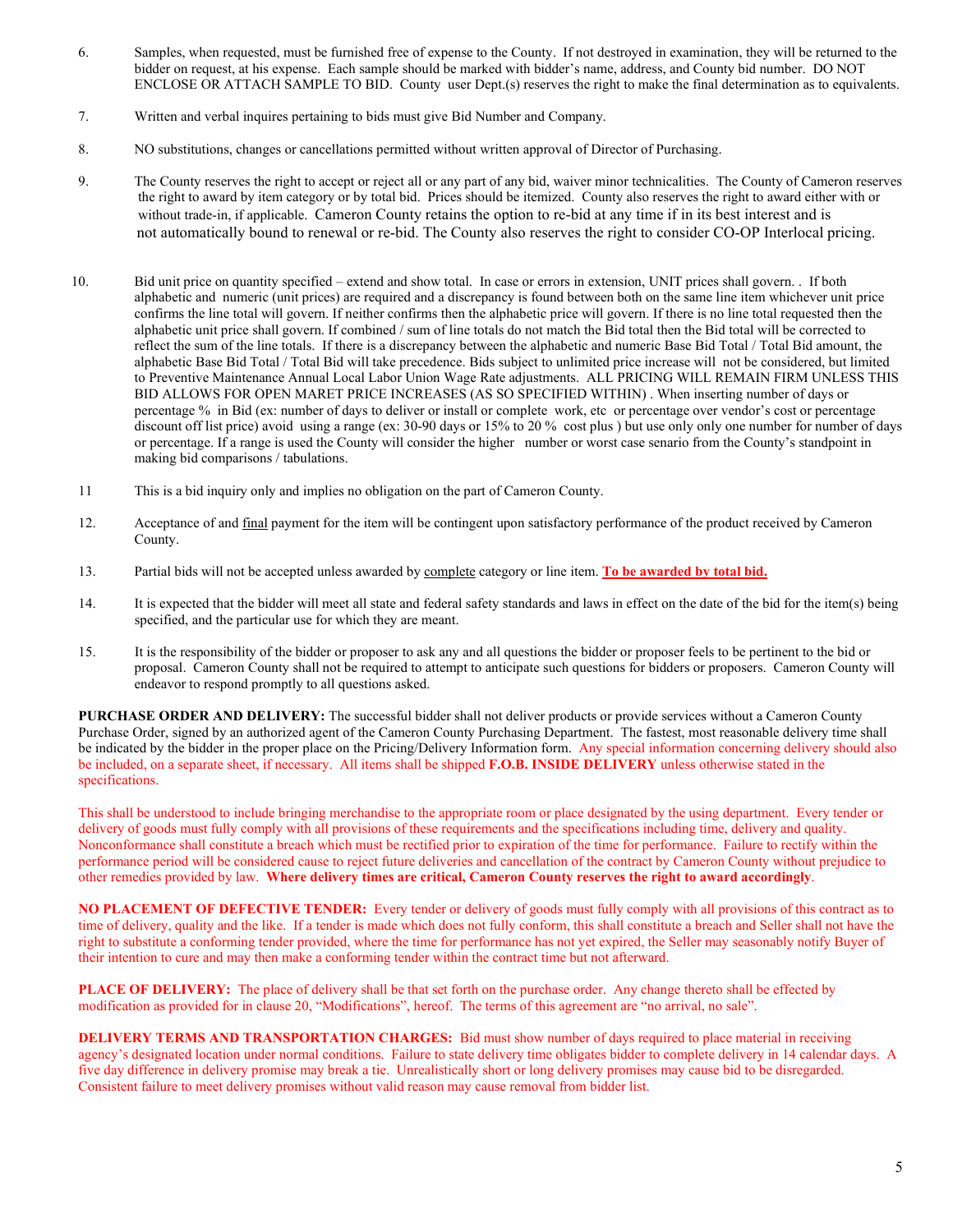An accurate delivery date must be quoted on the "Bid Form". When there are various items, a delivery date must be included with each item quoted. Freight and shipping charges to Cameron County must be included in the bid price. Final location will be supplied to the vendor on award of bid, F.O.B. destination. Delivery locations will be: Various County Building locations. Delivery days after receipt of order (ARO). Specify all (various) dates by categories or item if different

If delay is foreseen, contractor shall give written notice to Director of Purchasing. The County has the right to extend delivery date if reasons appear valid. Contractor must keep County advised at all times of status of order. Default in promised delivery (without accepted reasons) or failure to meet specifications, authorized the County to purchase supplies elsewhere and charge full increase in cost and handling to defaulting contractor. Delivery shall be made during normal working hours only, 8:00 a.m. to 5:00 p.m. unless otherwise noted in bid.

**VARIATION IN QUANTITY:** The County assumes no liability for commodities produced, processed or shipped in excess of the amount specified herein.

**SELLER TO PACKAGE GOODS:** Seller will package goods in accordance with good commercial practice. Each shipping container shall be clearly and permanently packed as follows: (a) Seller's name and address; (b) Consignee's name, address and purchase order or purchase release number and the supply agreement number if applicable; (c) Container number and total number of containers, e.g. box 1 of 4 boxes; and (d) the number of the container bearing the packing slip. Seller shall bear cost of packaging unless otherwise provided. Goods shall be suitably packed to secure lowest transportation costs and to conform with requirements of common carriers and any applicable specifications. Buyer's count or weight shall be final and conclusive on shipments not accompanied by packing lists.

**SHIPMENT UNDER RESERVATION PROHIBITED:** Seller is not authorized to ship the goods under reservation, and no tender of a bill of lading will operate as a tender of goods.

**TITLE AND RISK OF LOSS:** The title and risk of loss of the goods shall not pass to Buyer until Buyer actually receives and takes possession of the goods at the point or points of delivery.

**INSPECTION:** Upon receiving item(s), they will be inspected for compliance with the Bid Specifications. If the item(s) do not pass inspection, the vendor will be required to pick up the rejected item(s) at the delivery point, provide the necessary replacement, and return the item(s) to the original point of delivery.

All items proposed shall be new, in first class condition, including containers suitable for shipment and storage (Cameron County prefers recycled packaging whenever possible), unless otherwise indicated in bid. Verbal agreements to the contrary will not be recognized. All materials and services shall be subject to Purchaser's approval. Unsatisfactory material will be returned at Seller's expense.

Cameron County reserves the right to inspect any item(s) or service location for compliance with specifications and requirements and needs of the using department. If an bidder cannot furnish a sample of a bid item, where applicable, for review, or fails to satisfactorily show an ability to perform, the County can reject the bid as inadequate.

**TESTING:** Cameron County reserves the right to test equipment, supplies, material and goods bid for quality, compliance with specifications and ability to meet the needs of the user. Demonstration units must be available for review. Should the goods or services fail to meet requirements and/or be unavailable for evaluation, the bid is subject to rejection.

**SPECIAL TOOLS AND TEST EQUIPMENT**: If the price stated on the face hereof includes the cost of any special tooling or special test equipment fabricated or required by Seller for the purpose of filling this order, such special tooling equipment and any process sheets related thereto shall become the property of the Buyer and to the extent feasible shall be identified by the Seller as such.

**INVOICES AND PAYMENTS:** (a) Seller shall submit separate invoices, in duplicate, on each purchase order after each delivery. Invoices shall indicate the purchase order number, shall be itemized and transportation charges, if any, shall be listed separately. A copy of the bill of lading and the freight weigh bill when applicable, should be attached to the invoice. Mail to: Cameron County, ATTN: Auditor's Office, 1100 East Monroe Street, Brownsville, Texas 78520. Payment shall not be due until the above instruments are submitted after delivery. Suppliers should keep the Finance Department advised of any changes in your remittance addresses. (b) Buyer's obligation is payable only and solely from funds available for the purpose of the purchase. Lack of funds shall render this contract null and void to the extend funds are not available and any delivered buy unpaid for goods will be returned to Seller by Buyer. (c) Do not include Federal Excise, State or City Sales Tax. County shall furnish tax exemption certificate if required.

Any invoice, which cannot be verified by the contract price and/or is otherwise incorrect, will be returned to the bidder for correction. Under term contracts, when multiple deliveries and/or services are required, the bidder may invoice following each delivery and the County will pay on invoice. Contracts providing for a monthly charge will be billed and paid on a monthly basis only. Prior to any and all payments made for good and/or services provided under this contract, the bidder should provide his Taxpayer Identification Number or social security number as applicable. This information must be on file with the Cameron County Auditor's office. Failure to provide this information may result in a delay in payment and/or back-up withholding as required by the Internal Revenue Services.

Titles and Invoices: all titles and invioces will be in the name of **Cameron County, 1100 East Monroe Street, Brownsville, Texas 78520**, and signed ONLY by the County Auditor's Office personnel.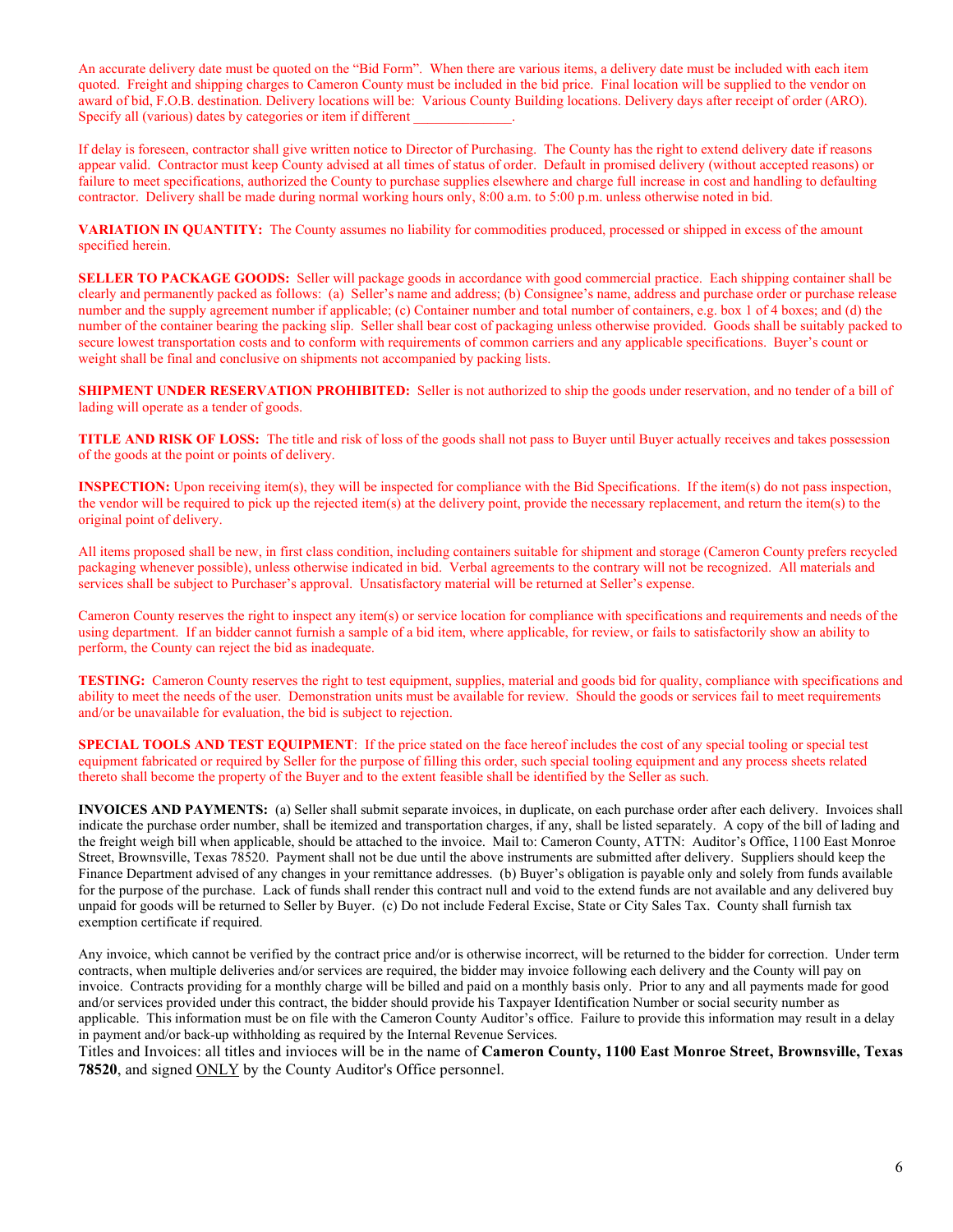#### **CAMERON COUNTY AUDITOR ACCOUNTS PAYABLE 1100 EAST MONROE STREET, BROWNSVILLE, TEXAS 78520**

Please note that any payment due under this bid award will be applied towards any debt, including but not limited to delinquent taxes that is owed to Cameron County.

**PAYMENT DISCOUNT**: Indicate the payment discount (s) available depending on the when invoices are paid. For example, 1/30 means a 1% discount if paid within 30 days, 2/15 means a 2% discount if paid within 15 days, etc. Payment in full will be made within thirty (30) days of delivery, inspection, and receipt of invoice.

All costs quotations must include all the various features needed to satisfy the requirements. Note: No amounts will be paid for the items in this BID in excess of the amounts quoted.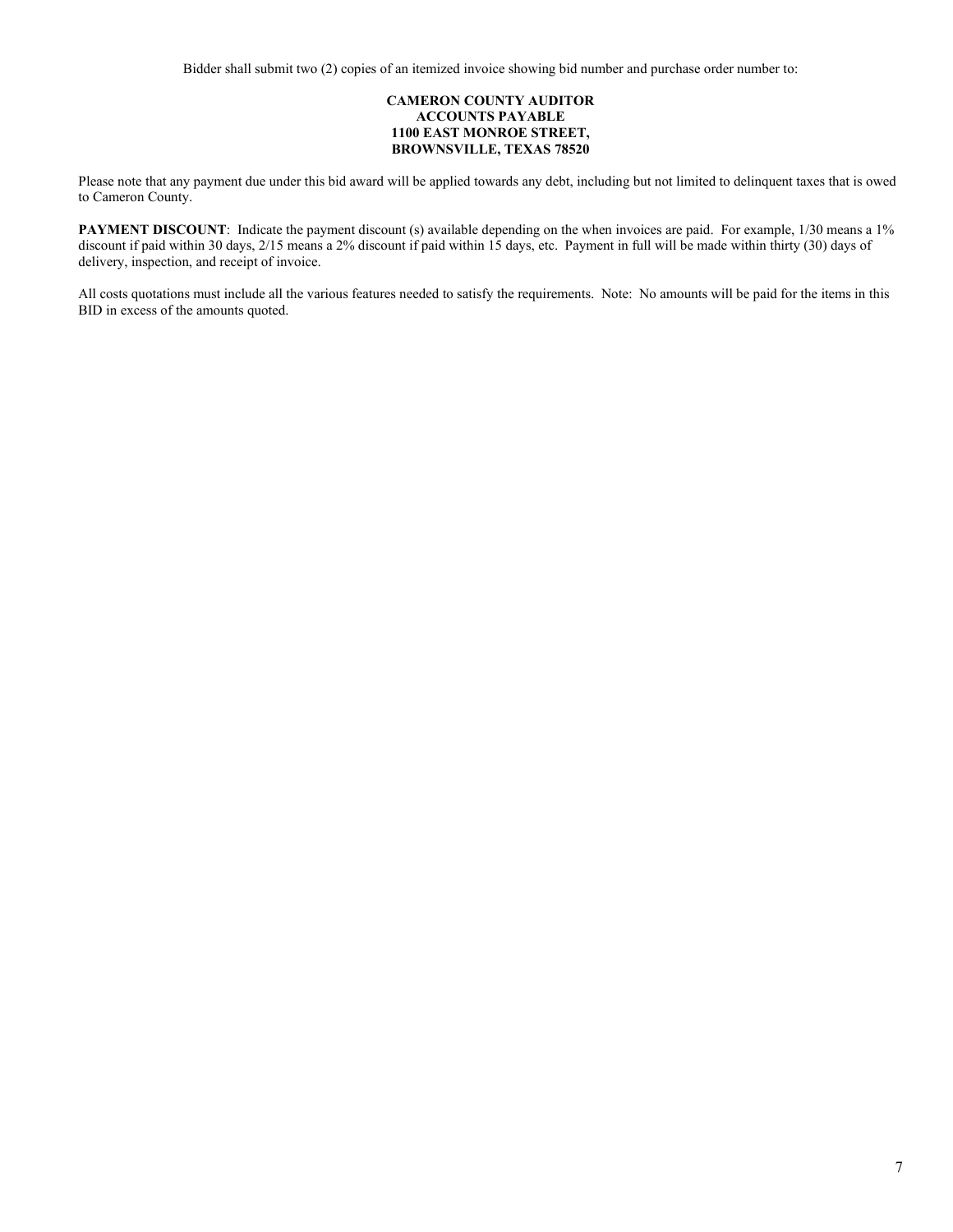### CAMERON COUNTY, TEXAS BID SPECIFICATIONS FOR **ANNUAL BIDS 22/23** - **LIGHT BULBS - BALLASTS**

Cameron County is soliciting bids for its **LIGHT BULBS - BALLASTS** to be used by the Maintenance Department for currency Fiscal Year beginning on the **April 4, 2022 and April 3, 2023,** with mutually agreed option to renew once or twice for one (1) additional year with each renewal - prices and all terms remaining constant, based upon Commissioners' Court's final approval.

The attached pages list the items and quantities desired. The bidders should list on a separate sheet any variations from, or exceptions to, the conditions of this bid and attach it to the bid.

Bid prices are to be F.O.B. Cameron County. All discounts will be considered in determining the lowest, responsible bidder.

Delivery must be made between **April 4, 2022 and April 3, 2023**, except that the vendor shall supply sufficient quantity for the stockroom in the interim. Staggered orders and deliveries throughout the year are a must.

> Michael Forbes Purchasing Agent

 $\mathcal{L}_\text{max} = \mathcal{L}_\text{max} = \mathcal{L}_\text{max} = \mathcal{L}_\text{max} = \mathcal{L}_\text{max} = \mathcal{L}_\text{max}$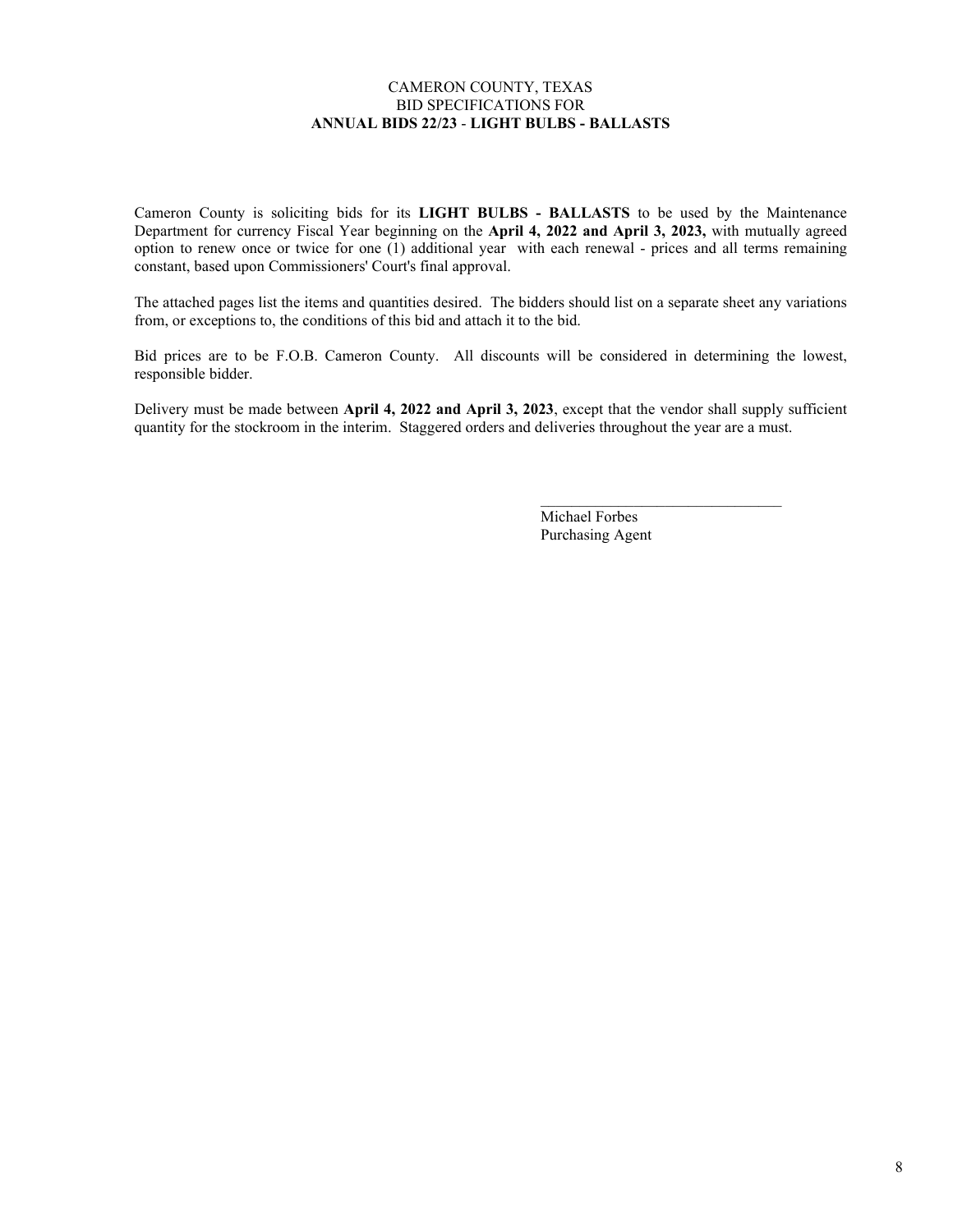## BID FORM **CATETORY A**

#### MINIMUM SPECIFICATIONS: **LIGHTING & BALLASTS** BIDDER'S SPECIFICATIONS:

(Please fill out basic or exceeding specifications. All wording must be written in column to the right and without confusion to avoid disqualification.)

|       | <b>DESCRIPTION OF ITEM</b>                                        | <b>APPROXIMATE</b> | <b>PRICE</b> | PRICE PER | <b>TOTAL PRICE</b> |
|-------|-------------------------------------------------------------------|--------------------|--------------|-----------|--------------------|
|       |                                                                   | <b>QUANTITY -</b>  | <b>EACH</b>  | CASE      |                    |
|       |                                                                   | <b>ANNUAL</b>      |              |           |                    |
| $A-1$ | Electronic Lamps F32T8 TL741A or SP41<br>32-Watt                  | $55$ cases -       |              |           |                    |
|       | Low Mercury, 20,000 hrs. avg., 4 foot                             | 36 per case        |              |           |                    |
|       | Required: Philips - Alto, G.E. - Eco, Sylvania or (equal)         |                    |              |           |                    |
| $A-2$ | Electronic Lamps F96T8 TL 741 or SP41<br>59-Watt                  | $35$ cases -       |              |           |                    |
|       | $15,000$ hrs. avg., 8 foot                                        | 24 per case        |              |           |                    |
|       | Required: Philips, G.E., Sylvania or (equal)                      |                    |              |           |                    |
| $A-3$ | Lamps F40T12CWRSWM<br>34 - Watt                                   | $27$ cases -       |              |           |                    |
|       | Cool White, 4 foot - 20,000 hrs. avg.                             | 30 per case        |              |           |                    |
|       | Required: Philips, G.E., Sylvania or (equal)                      |                    |              |           |                    |
| $A-4$ | Lamps F96T12CWWM<br>$60 - Watt$                                   | $22$ cases -       |              |           |                    |
|       | Cool White, 8 foot - Slim-line - 12,000 hrs. avg.                 | 15 per case        |              |           |                    |
|       | Required: Philips, G.E., Sylvania or (equal)                      |                    |              |           |                    |
| $A-5$ | Lamps High Output F96T12CW / HO 95-Watt                           | 20 cases -         |              |           |                    |
|       | $12,000$ hrs. avg., $8$ foot                                      | 15 per case        |              |           |                    |
|       | Required: Philips, G.E., Sylvania or (equal)                      |                    |              |           |                    |
| $A-6$ | Compact Fluorescent w/ Enclosed Cover - Outdoor Bulbs             | $16$ cases -       |              |           |                    |
|       | 18 watt = 75 Watt, $9,000$ hrs. avg. par 38 eco bulb flood light  | 60 per case        |              |           |                    |
|       | Required: Philips Earth light-Marathon Super long life or (equal) |                    |              |           |                    |
|       |                                                                   |                    |              |           |                    |
|       | PLEASE SPECIFY IN DAYS:                                           |                    |              |           |                    |
|       |                                                                   |                    |              |           |                    |
|       | <b>DELIVERY TIME FROM ORDER DATE</b>                              |                    |              |           |                    |
|       |                                                                   |                    |              |           |                    |

PAGE TOTAL: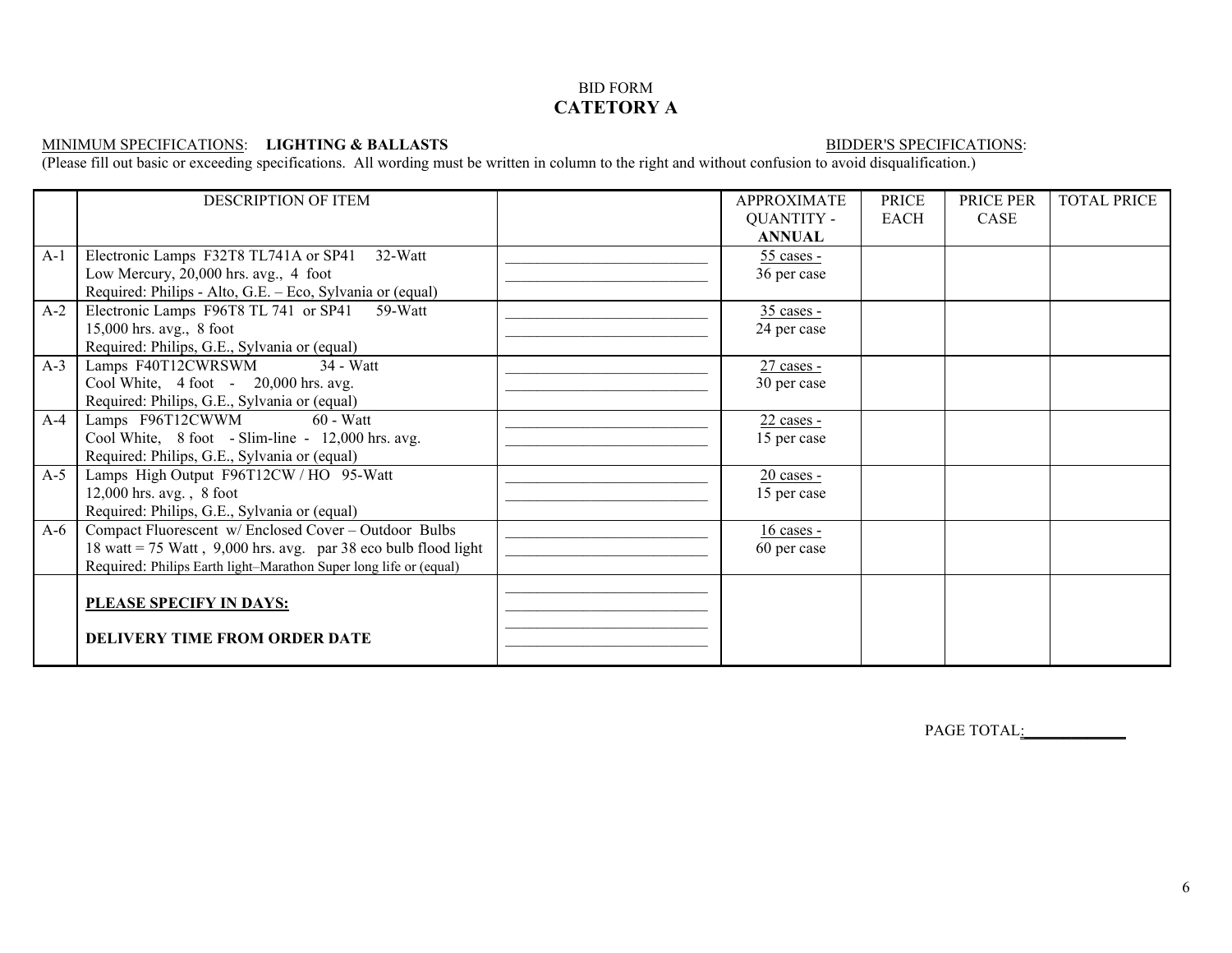## BID FORM **CATETORY A**

## **(CONTINUED)**

### MINIMUM SPECIFICATIONS: **LIGHTING & BALLASTS** BIDDER'S SPECIFICATIONS:

(Please fill out basic or exceeding specifications. All wording must be written in column to the right and without confusion to avoid disqualification.)

|       | <b>DESCRIPTION OF ITEM</b>                                  | <b>APPROXIMATE</b> | PRICE | PRICE PER | <b>TOTAL PRICE</b> |
|-------|-------------------------------------------------------------|--------------------|-------|-----------|--------------------|
|       |                                                             | <b>QUANTITY -</b>  | EACH  | CASE      |                    |
|       |                                                             | <b>ANNUAL</b>      |       |           |                    |
| $A-7$ | Ballasts: T8 - 4 Lamp - 4 foot Electronic - ICN4P32SC       | $100$ each         |       |           |                    |
|       | 120/277 Volt Snap-on, Motorola, Robertson's or (equal)      |                    |       |           |                    |
| $A-8$ | Ballasts: T8 - 2 Lamp - 4 foot Electronic - ICN2P32SC       | $110$ each         |       |           |                    |
|       | 120/277 Volt Snap-on, Motorola, Robertson's or (equal)      |                    |       |           |                    |
| $A-9$ | Ballasts: 2 Lamp - 8 foot Electronic - REL2P59RH - 120 Volt | 80 each            |       |           |                    |
|       | Snap-on, Motorola, Robertson's or (equal)                   |                    |       |           |                    |
| A10   | Ballasts: 2 Lamp - 8 foot Electronic - REL2P59RH - 277 Volt | 30 each            |       |           |                    |
|       | Snap-on, Motorola, Robertson's or (equal)                   |                    |       |           |                    |
| A11   | Ballasts: 2 Lamp - 8 foot Cool White - High Output - 96T12  | 15 each            |       |           |                    |
|       | $R2S110TP - 120$ Volt Advanced or (equal)                   |                    |       |           |                    |
|       |                                                             |                    |       |           |                    |
|       | PLEASE SPECIFY IN DAYS:                                     |                    |       |           |                    |
|       |                                                             |                    |       |           |                    |
|       | <b>DELIVERY TIME FROM ORDER DATE</b>                        |                    |       |           |                    |
|       |                                                             |                    |       |           |                    |

| NAME OF BIDDER   | (Please Print or Type)               |
|------------------|--------------------------------------|
| <b>SIGNED BY</b> |                                      |
| <b>ADDRESS</b>   |                                      |
| <b>TELEPHONE</b> | (City/State/Zip Code)<br><b>DATE</b> |

A GRAND TOTAL:\_\_\_\_\_\_\_\_\_\_\_\_\_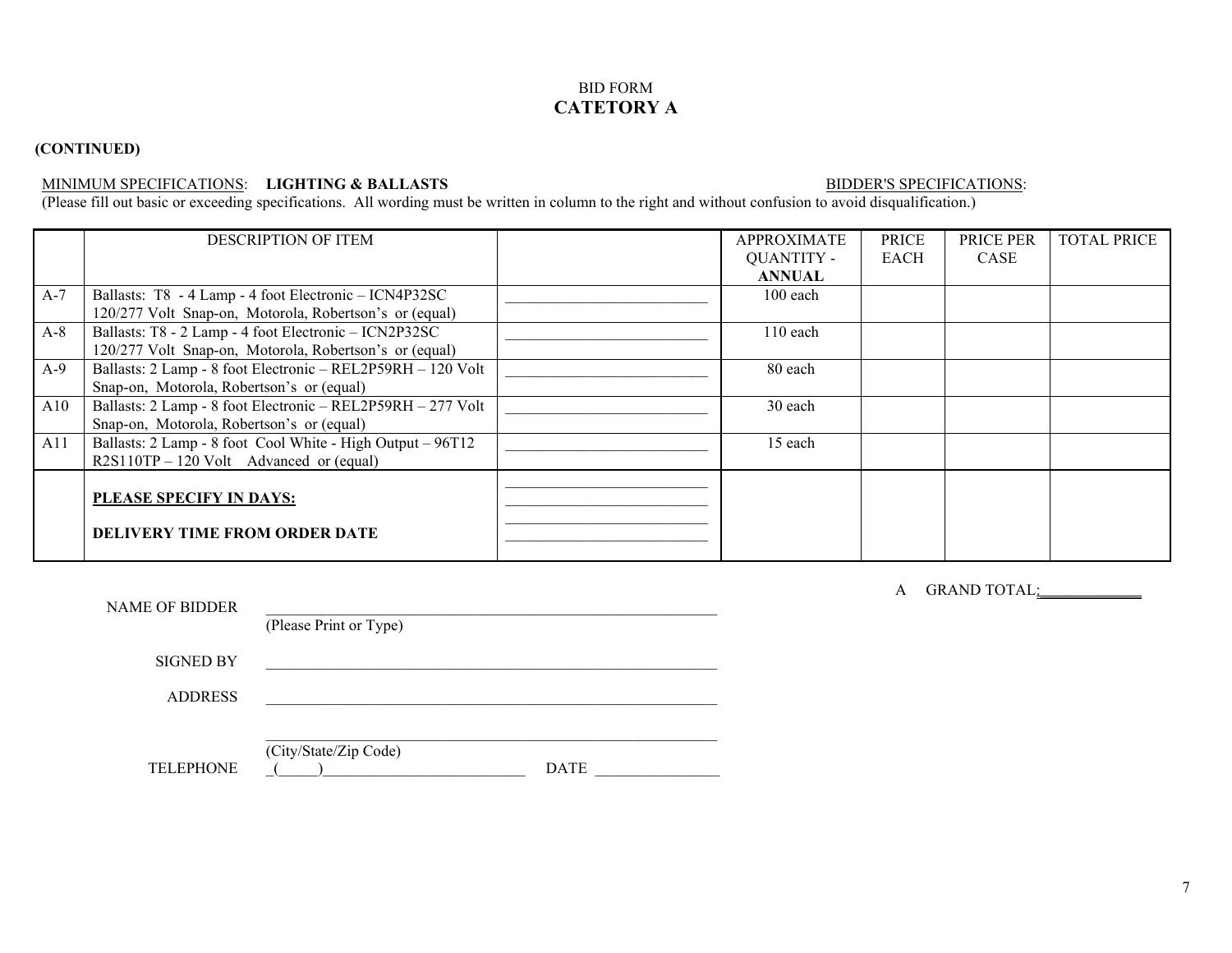## BID FORM **CATETORY B**

#### MINIMUM SPECIFICATIONS: **LIGHTING & BALLASTS** BIDDER'S SPECIFICATIONS:

(Please fill out basic or exceeding specifications. All wording must be written in column to the right and without confusion to avoid disqualification.)

|       | DESCRIPTION OF ITEM                                             | <b>APPROXIMATE</b> | <b>PRICE</b> | PRICE PER | <b>TOTAL PRICE</b> |
|-------|-----------------------------------------------------------------|--------------------|--------------|-----------|--------------------|
|       |                                                                 | <b>QUANTITY -</b>  | EACH         | CASE      |                    |
|       |                                                                 | <b>ANNUAL</b>      |              |           |                    |
| $B-1$ | 1000 Watts Metal Halide Light Bulb                              | 10 each            |              |           |                    |
|       |                                                                 |                    |              |           |                    |
| $B-2$ | 1000 Watts Metal Halide Ballast                                 | 10 each            |              |           |                    |
| $B-3$ | 400 Watts Metal Halide Light Bulb                               | 8 each             |              |           |                    |
| $B-4$ | 400 Watts Metal Halide Ballast                                  | 8 each             |              |           |                    |
| $B-5$ | 250 Watts Metal Halide Light Bulb                               | 15 each            |              |           |                    |
| $B-6$ | 250 Watts Metal Halide Ballast                                  | 15 each            |              |           |                    |
|       | PLEASE SPECIFY IN DAYS:<br><b>DELIVERY TIME FROM ORDER DATE</b> |                    |              |           |                    |

PAGE TOTAL: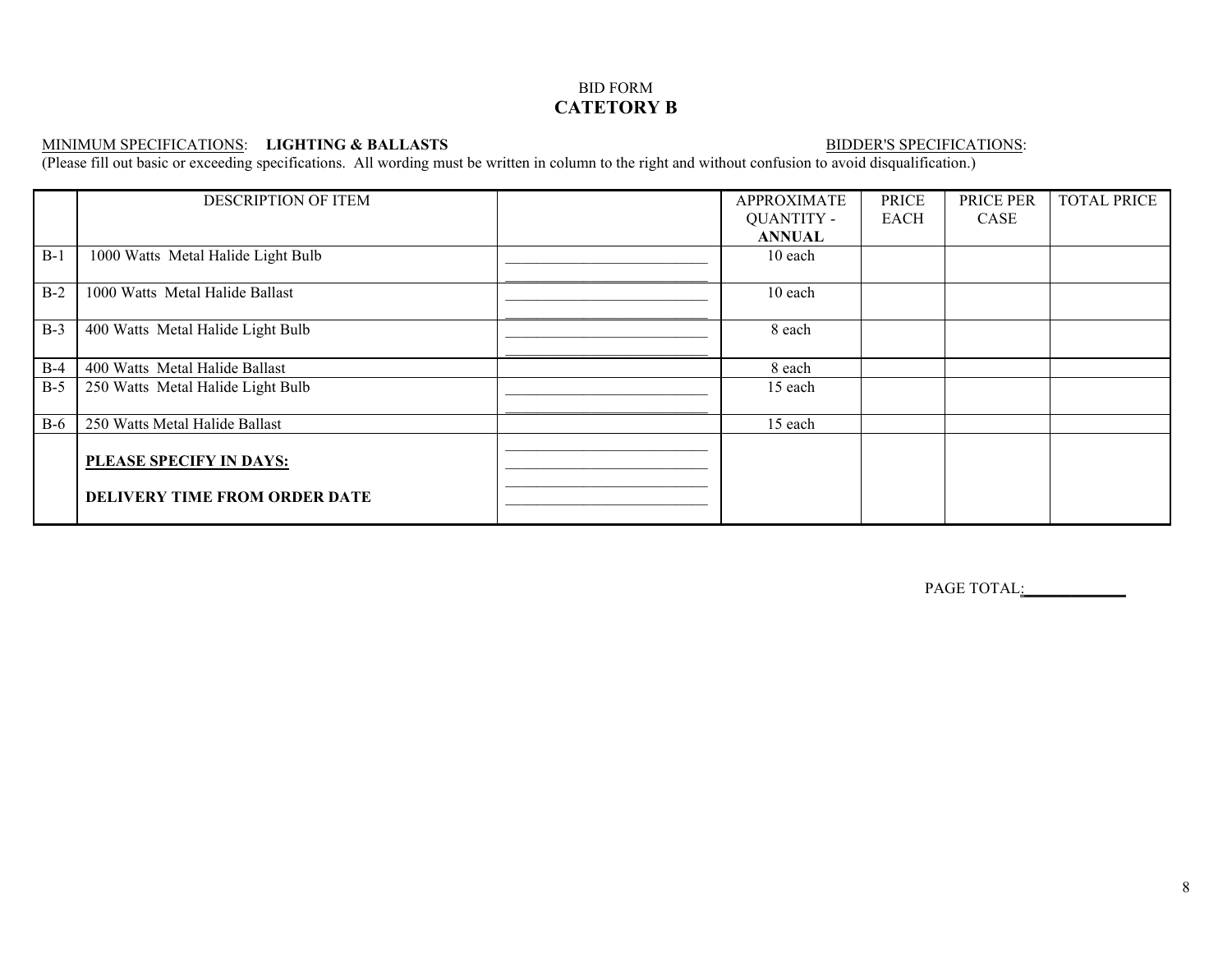## BID FORM **CATETORY B**

# **(CONTINUED)**

# MINIMUM SPECIFICATIONS: LIGHTING & BALLASTS BIDDER'S SPECIFICATIONS:

(Please fill out basic or exceeding specifications. All wording must be written in column to the right and without confusion to avoid disqualification.)

|            | <b>DESCRIPTION OF ITEM</b>                                      | <b>APPROXIMATE</b> | PRICE | PRICE PER | <b>TOTAL PRICE</b> |
|------------|-----------------------------------------------------------------|--------------------|-------|-----------|--------------------|
|            |                                                                 | QUANTITY -         | EACH  | CASE      |                    |
|            |                                                                 | <b>ANNUAL</b>      |       |           |                    |
| $B-7$      | 150 Watts Metal Halide Light Bulb                               | 6 each             |       |           |                    |
| $B-8$      | 150 Watts Metal Halide Ballast                                  | 6 each             |       |           |                    |
|            |                                                                 |                    |       |           |                    |
| $B-9$      | 70 Watts Metal Halide Light Bulb                                | 14 each            |       |           |                    |
| <b>B10</b> | 70 Watts Metal Halide Ballast                                   | 14 each            |       |           |                    |
|            | PLEASE SPECIFY IN DAYS:<br><b>DELIVERY TIME FROM ORDER DATE</b> |                    |       |           |                    |

|                       |                        | B GRAND TOTAL: |
|-----------------------|------------------------|----------------|
| <b>NAME OF BIDDER</b> | (Please Print or Type) |                |
| <b>SIGNED BY</b>      |                        |                |
| <b>ADDRESS</b>        |                        |                |
|                       |                        |                |
|                       | (City/State/Zip Code)  |                |
| <b>TELEPHONE</b>      | <b>DATE</b>            |                |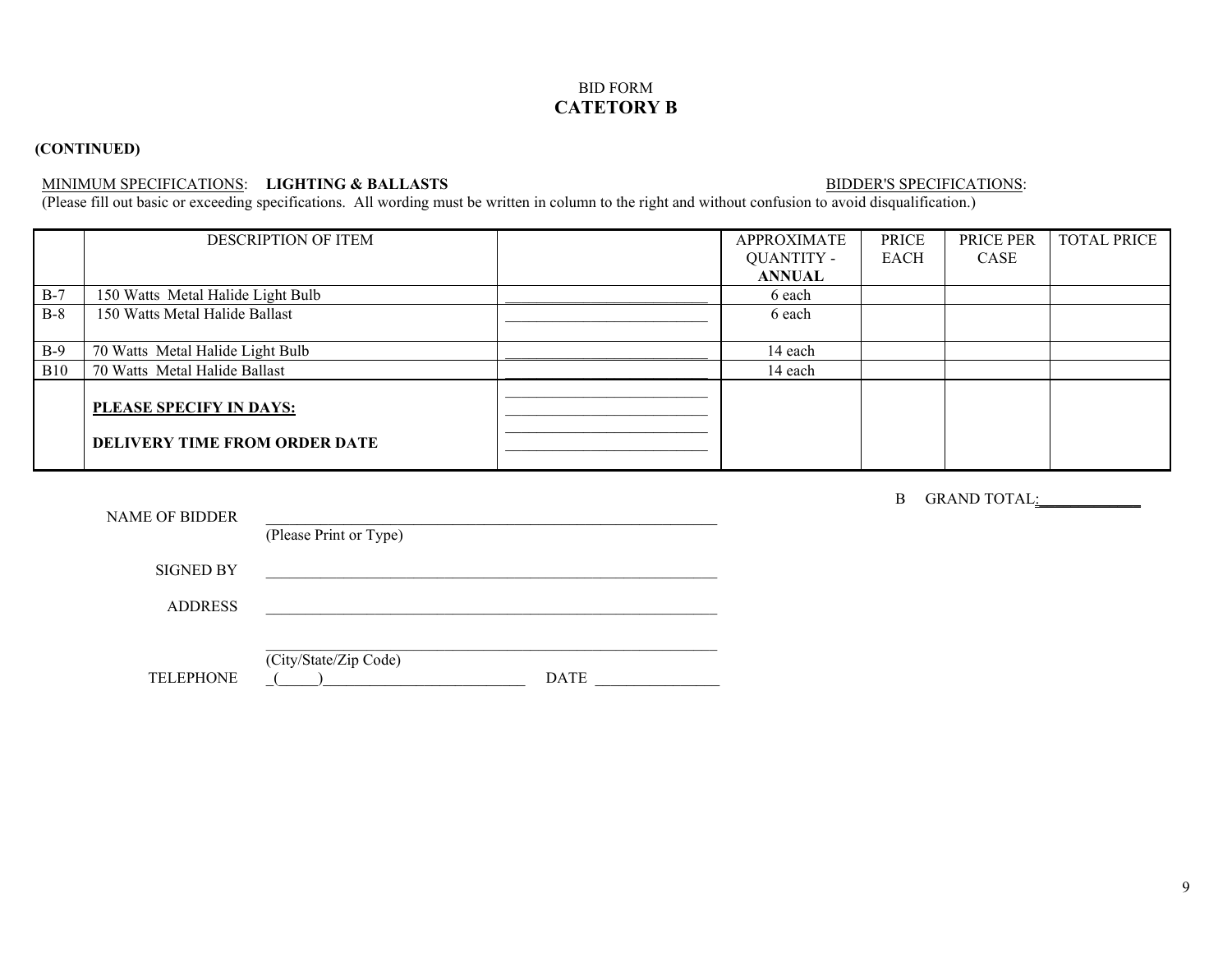# **ANNUAL BID: # 2004**

# **LIGHT BULBS - BALLASTS**

# **MISCELLANEOUS LIST**

On all other **Light Bulbs - Ballasts not listed** Cameron County will receive\_\_\_\_\_\_\_\_\_\_\_\_% off our catalog list prices.

## **LIST PRICES MUST ACCOMPANY ALL BIDS SUBMITTED.**

| Bidder    |                  |  |
|-----------|------------------|--|
| Address   |                  |  |
|           | (City/State/Zip) |  |
| Signature |                  |  |
| Telephone | Date             |  |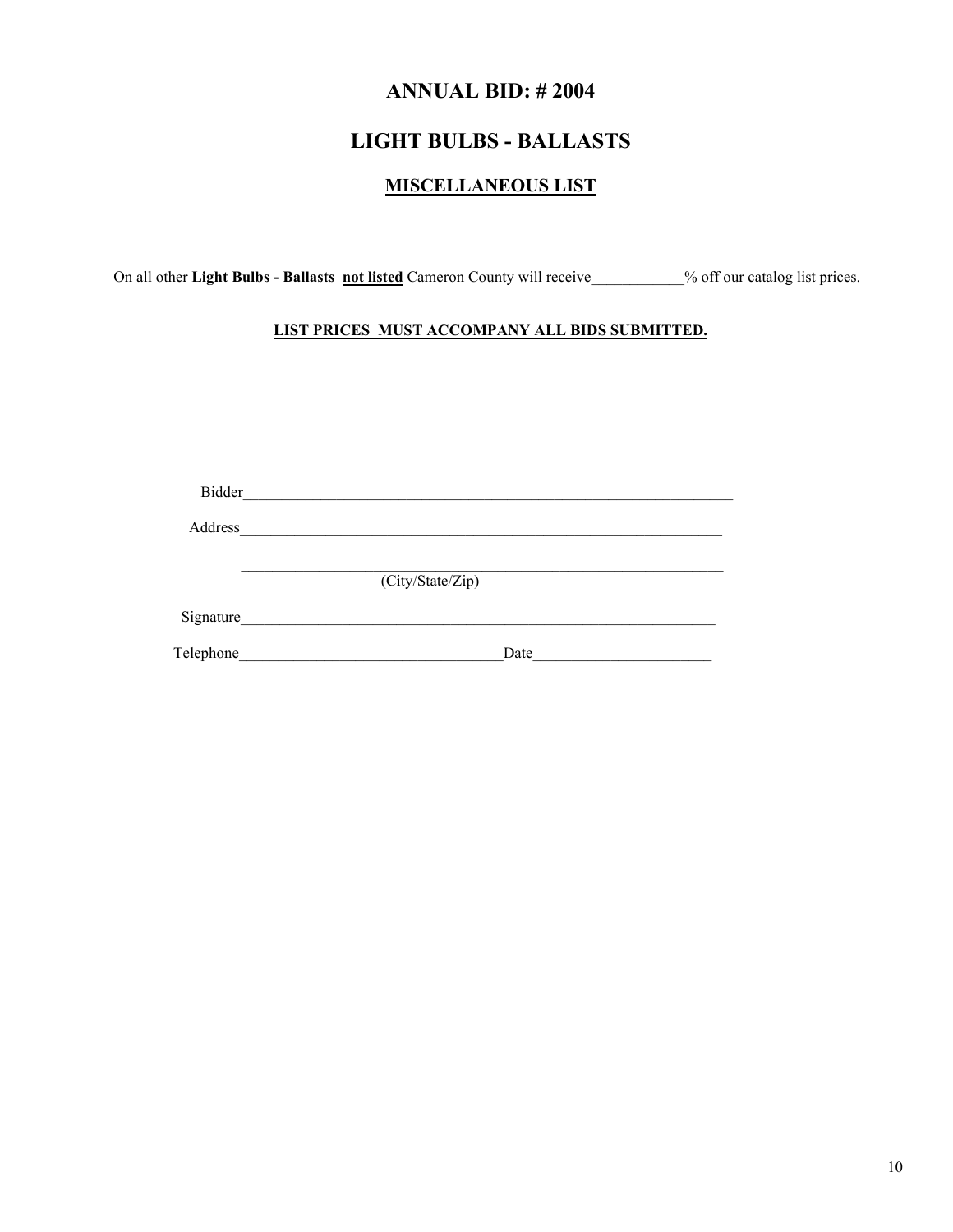| <b>Bid</b> | Title |  |
|------------|-------|--|
|            |       |  |

**Bid Title \_\_\_\_\_\_\_\_\_\_\_\_\_\_\_\_\_\_ Bidders Name\_\_\_\_\_\_\_\_\_\_\_\_\_\_\_\_\_\_ Attachment A**

# **VENDOR REFERENCES**

Please list three (3) references of current customers who can verify the quality of service your company provides. The County prefers customers of similar size and scope of work to this bid. *THIS FORM MUST BE RETURNED WITH YOUR BID***.**

|                  | <b>REFERENCE ONE</b>                                                                                                                                                                                                                 |  |
|------------------|--------------------------------------------------------------------------------------------------------------------------------------------------------------------------------------------------------------------------------------|--|
|                  | Government/Company Name:                                                                                                                                                                                                             |  |
|                  |                                                                                                                                                                                                                                      |  |
|                  | Contact Person and Title: Note that the contract of the contract of the contract of the contract of the contract of the contract of the contract of the contract of the contract of the contract of the contract of the contra       |  |
|                  | Phone: e-mail address: e-mail address:                                                                                                                                                                                               |  |
|                  | Contract Period: Scope of Work Contract Period:                                                                                                                                                                                      |  |
|                  |                                                                                                                                                                                                                                      |  |
|                  | <b>REFERENCE TWO</b>                                                                                                                                                                                                                 |  |
|                  |                                                                                                                                                                                                                                      |  |
|                  | Address: <u>and a series of the series of the series of the series of the series of the series of the series of the series of the series of the series of the series of the series of the series of the series of the series of </u> |  |
|                  | Contact Person and Title: 1988 and Title 2008 and Title 2008 and Title 2008 and 2008 and 2008 and 2008 and 2008 and 2008 and 2008 and 2008 and 2008 and 2008 and 2008 and 2008 and 2008 and 2008 and 2008 and 2008 and 2008 an       |  |
|                  | Phone: e-mail address:                                                                                                                                                                                                               |  |
|                  | Contract Period: Scope of Work Contract Period:                                                                                                                                                                                      |  |
|                  |                                                                                                                                                                                                                                      |  |
|                  | <b>REFERENCE THREE</b>                                                                                                                                                                                                               |  |
|                  | Government/Company Name:                                                                                                                                                                                                             |  |
|                  |                                                                                                                                                                                                                                      |  |
|                  | Contact Person and Title:                                                                                                                                                                                                            |  |
| Phone: 2008      |                                                                                                                                                                                                                                      |  |
| Contract Period: | Scope of Work                                                                                                                                                                                                                        |  |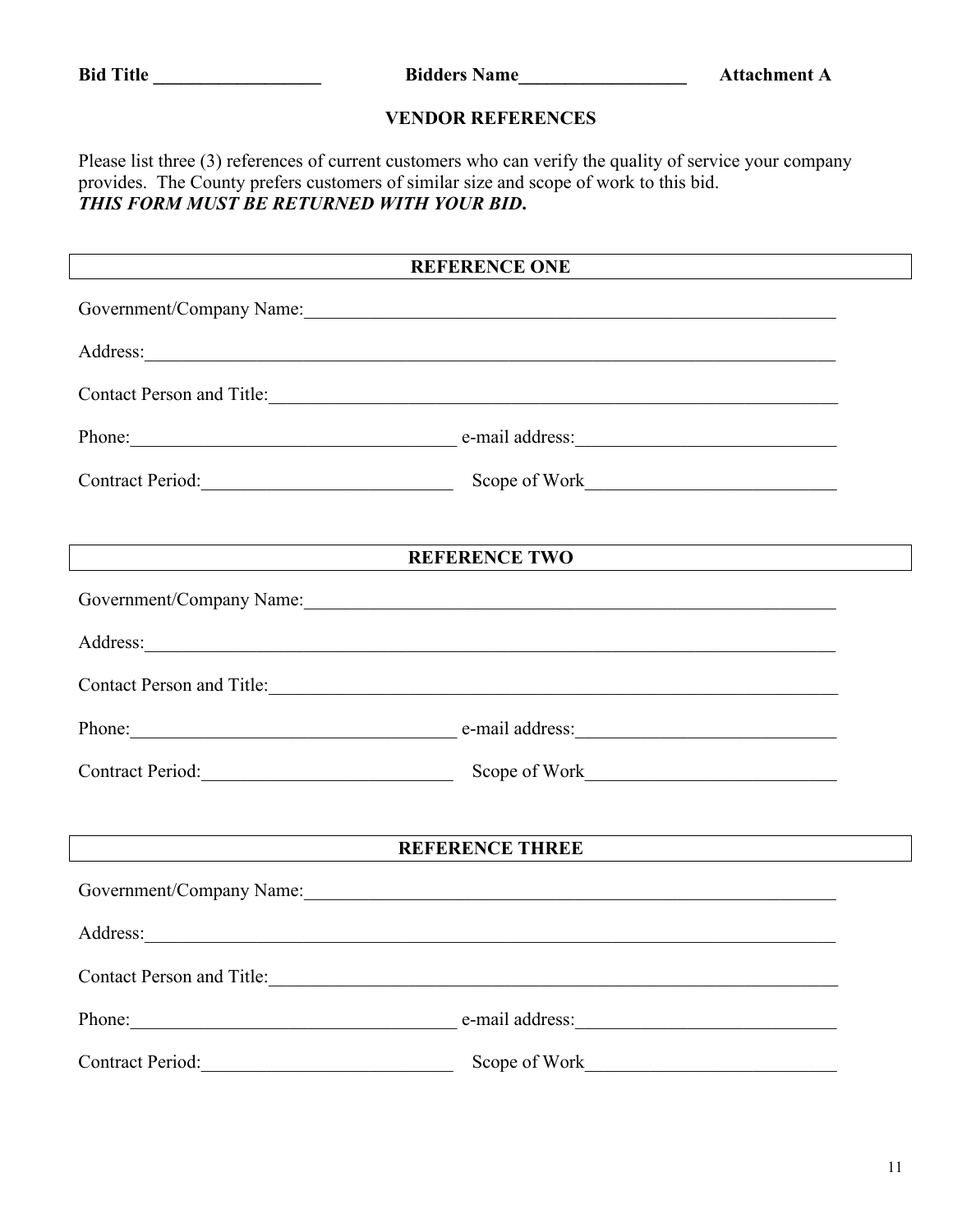# STATE OF TEXAS COUNTY OF CAMERON

# **AFFIDAVIT**

The undersigned certifies that the bid prices contained in this bid have been carefully checked and are submitted as correct and final and if bid is accepted (within 60 days), agrees to furnish any and/or all items upon which prices are offered, at the price(s) and upon the conditions contained in the Specifications.

BEFORE ME, the undersigned authority, A Notary Public in and for the State of , on this day personally appeared

\_\_\_\_\_\_\_\_\_\_\_\_\_\_\_\_\_\_\_\_\_\_\_\_\_\_\_\_\_\_\_\_\_\_\_\_\_\_\_\_\_\_\_\_\_\_\_\_\_\_\_\_\_\_\_\_\_\_\_\_\_\_\_\_\_\_\_\_\_\_\_\_\_\_\_\_\_\_\_\_\_

\_\_\_\_\_\_\_\_\_\_\_\_\_\_\_\_\_\_\_\_\_\_\_\_\_\_\_\_\_\_\_\_\_\_\_\_\_\_\_\_\_\_\_\_\_\_\_\_\_\_\_\_\_\_\_\_\_\_\_\_\_\_\_\_\_\_\_\_\_\_\_\_\_\_\_\_\_\_\_\_\_

who, after having first been duly sworn, upon oath did depose and say; That the foregoing bid submitted by

hereinafter called "Bidder" is the duly authorized agent of said company and that the person signing said proposal has been duly authorized to execute the same. Bidder affirms that they are duly authorized to execute this contract, that this company, corporation, firm, partnership or individual has not prepared this bid in collusion with any other Bidder. The bidder is not a member of any trust, pool, or combination to control the price of products or services bid on, or to influence any person to bid or not to bid thereon. I further affirm that the bidder has not given, offered to give, nor intends to give, at any time hereafter, any economic opportunity, future employment, gift, loan, gratuity, special discounts, trip, favor, or service to a public servant in connection with the submitted Bid. The contents of this bid as to prices, terms or conditions of said bid have not been communicated by the undersigned nor by any employee or agent to any other person engaged in this type of business prior to the official opening of this bid.

Name and Address of Bidder:

| Telephone number<br>Fax number        |                                                 |
|---------------------------------------|-------------------------------------------------|
|                                       | Signature<br>Name:                              |
|                                       | Title:                                          |
| SWORN TO AND SUBSCRIBE BEFORE ME THIS | day of                                          |
| 20                                    | Notary Public in and for County<br><b>State</b> |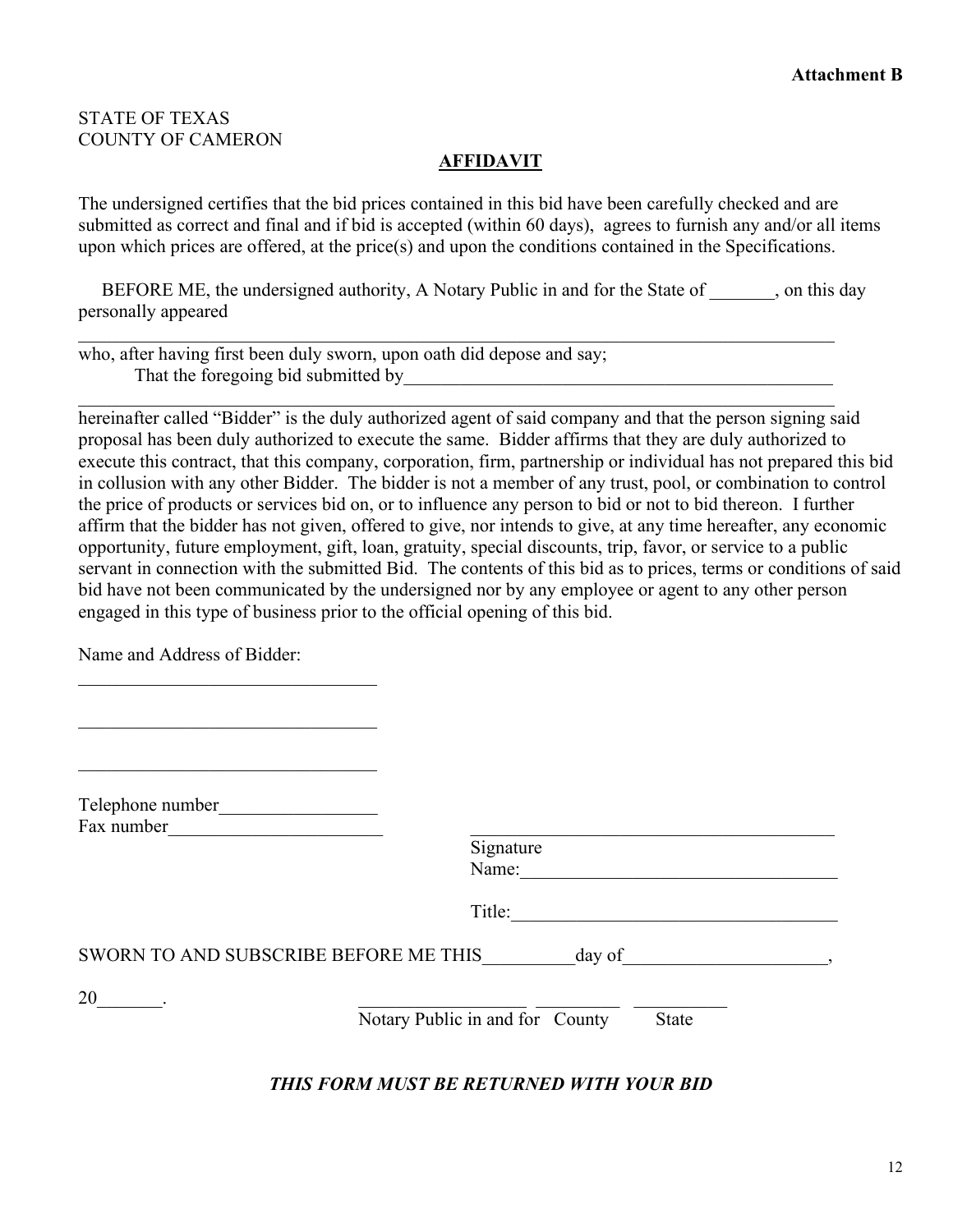# **RESIDENCE CERTIFICATION**

Pursuant to Texas Government Code δ2252.001 *et seq*., as amended, Cameron County requests Residence Certification. δ2252.001 *et seq.* of the Government Code provides some restrictions on the awarding of governmental contracts; pertinent provisions of δ2252.001 are stated below:

"Nonresident bidder" refers to a person who is not a resident.

"Resident bidder" refers to a person whose principal place of business is in this state, including a contractor whose ultimate parent company or majority owner has its principal place of business in this state.

|                                                                                               | I certify that                                           | is a Resident    |  |
|-----------------------------------------------------------------------------------------------|----------------------------------------------------------|------------------|--|
|                                                                                               | (Company Name)                                           |                  |  |
|                                                                                               | Bidder of Texas as defined in Government Code 82252.001. |                  |  |
|                                                                                               |                                                          |                  |  |
|                                                                                               |                                                          |                  |  |
|                                                                                               | I certify that                                           | is a Nonresident |  |
|                                                                                               | (Company Name)                                           |                  |  |
| Bidder as defined in Government Code $\delta$ 2252.001 and our principal place of business is |                                                          |                  |  |
|                                                                                               |                                                          |                  |  |
|                                                                                               | (City and State)                                         |                  |  |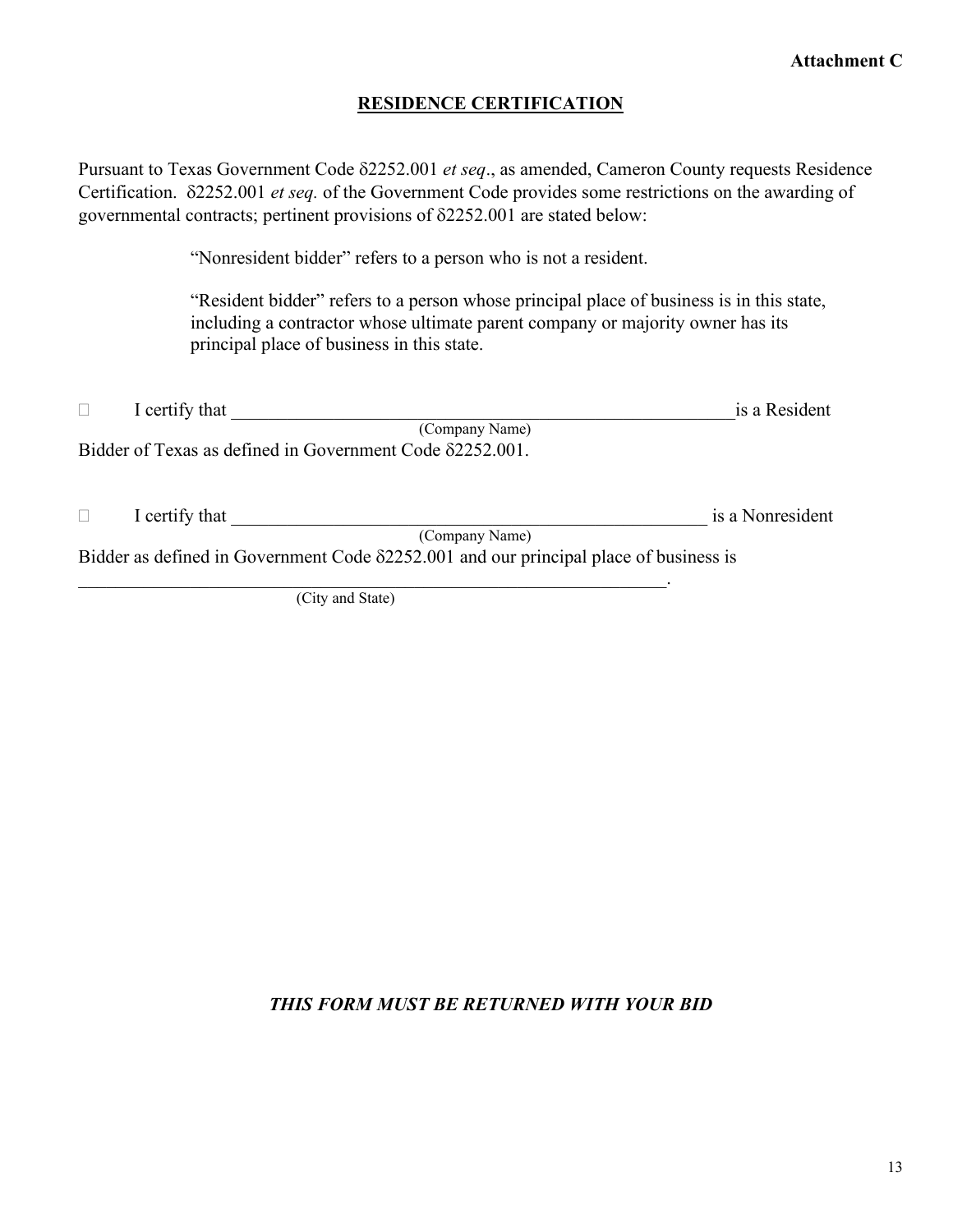**CAMERON COUNTY EXPRESSLY REQUESTS THAT BIDDERS / PROPOSERS NOT DISCUSS THIS ENGAGEMENT OR THIS BIDDER'S / PROPOSER'S PLANS, EXPERIENCE OR CREDENTIALS WITH OTHER BIDDERS / PROPOSERS OR ANY MEMBER OF COMMISSIONERS' COURT, ANY COUNTY OFFICIAL, OR ANY EVALUATION COMMITTEE MEMBER APPOINTED BY COMMISSIONERS COURT. EXCLUDED ARE PRE-BID OR PRE-PROPOSAL CONFERENCES, EVALUATION COMMITTEE SCHEDULED VENDOR PRESENTATIONS OR VENDOR INTERVIEWS, OR EVALUATION COMMITTEE SCHEDULED EQUIPMENT OR SERVICES DEMONSTRATIONS. YOU MAY CONTACT THE ASST. AUDITOR / PURCHASING DEPARTMENT AT ANY TIME.**

**FROM BID OPENING DATE THROUGH COMMISSIONERS COURT MEETING FOR SELECTION, VENDORS WILL NOT APPROACH THE COUNTY JUDGE OR COMMISSIONERS TO DISCUSS MATTERS PERTAINING TO THIS BID.**

 01. Has any individual with the firm submitting this Proposal/Bid/Response made any contact with any member of Commissioners Court, any County Official, or an Evaluation Committee member concerning this Invitation to Bid/RFP/RFQ, other than questions to the Assistant County Auditor/Purchasing Officer?

 $\mathcal{L}_\mathcal{L} = \mathcal{L}_\mathcal{L} = \mathcal{L}_\mathcal{L} = \mathcal{L}_\mathcal{L} = \mathcal{L}_\mathcal{L} = \mathcal{L}_\mathcal{L} = \mathcal{L}_\mathcal{L} = \mathcal{L}_\mathcal{L} = \mathcal{L}_\mathcal{L} = \mathcal{L}_\mathcal{L} = \mathcal{L}_\mathcal{L} = \mathcal{L}_\mathcal{L} = \mathcal{L}_\mathcal{L} = \mathcal{L}_\mathcal{L} = \mathcal{L}_\mathcal{L} = \mathcal{L}_\mathcal{L} = \mathcal{L}_\mathcal{L}$ 

\_\_\_\_\_\_\_\_\_\_\_\_\_\_\_\_\_\_\_\_\_\_\_\_\_\_\_\_\_\_\_\_\_\_\_\_\_\_\_\_\_\_\_\_\_\_\_\_\_\_\_\_\_\_\_\_\_\_\_\_\_\_\_\_\_\_\_\_\_\_\_\_\_\_\_\_\_\_\_\_\_\_\_\_\_\_\_\_\_\_\_\_\_\_\_\_\_\_\_\_\_\_\_\_\_

 02. Has any individual with the firm submitting this Proposal/Bid/Response made any contact with any other Bidder or Proposer concerning this Invitation to Bid/RFP/RFQ?

\_\_\_\_\_\_\_\_\_\_\_\_\_\_\_\_\_\_\_\_\_\_\_\_\_\_\_\_\_\_\_\_\_\_\_\_\_\_\_\_\_\_\_\_\_\_\_\_\_\_\_\_\_\_\_\_\_\_\_\_\_\_\_\_\_\_\_\_\_\_\_\_\_\_\_\_\_\_\_\_\_\_\_\_\_\_\_\_\_\_\_\_\_\_\_\_\_\_\_\_\_\_\_\_\_ \_\_\_\_\_\_\_\_\_\_\_\_\_\_\_\_\_\_\_\_\_\_\_\_\_\_\_\_\_\_\_\_\_\_\_\_\_\_\_\_\_\_\_\_\_\_\_\_\_\_\_\_\_\_\_\_\_\_\_\_\_\_\_\_\_\_\_\_\_\_\_\_\_\_\_\_\_\_\_\_\_\_\_\_\_\_\_\_\_\_\_\_\_\_\_\_\_\_\_\_\_\_\_\_\_  $\mathcal{L}_\mathcal{L} = \mathcal{L}_\mathcal{L} = \mathcal{L}_\mathcal{L} = \mathcal{L}_\mathcal{L} = \mathcal{L}_\mathcal{L} = \mathcal{L}_\mathcal{L} = \mathcal{L}_\mathcal{L} = \mathcal{L}_\mathcal{L} = \mathcal{L}_\mathcal{L} = \mathcal{L}_\mathcal{L} = \mathcal{L}_\mathcal{L} = \mathcal{L}_\mathcal{L} = \mathcal{L}_\mathcal{L} = \mathcal{L}_\mathcal{L} = \mathcal{L}_\mathcal{L} = \mathcal{L}_\mathcal{L} = \mathcal{L}_\mathcal{L}$ 

 $\mathcal{L}_\mathcal{L} = \{ \mathcal{L}_\mathcal{L} = \{ \mathcal{L}_\mathcal{L} = \{ \mathcal{L}_\mathcal{L} = \{ \mathcal{L}_\mathcal{L} = \{ \mathcal{L}_\mathcal{L} = \{ \mathcal{L}_\mathcal{L} = \{ \mathcal{L}_\mathcal{L} = \{ \mathcal{L}_\mathcal{L} = \{ \mathcal{L}_\mathcal{L} = \{ \mathcal{L}_\mathcal{L} = \{ \mathcal{L}_\mathcal{L} = \{ \mathcal{L}_\mathcal{L} = \{ \mathcal{L}_\mathcal{L} = \{ \mathcal{L}_\mathcal{$ 

Signature of person doing business with the governmental entity Date

\_\_\_\_\_\_\_\_\_\_\_\_\_\_\_\_\_\_\_\_\_\_\_\_\_\_\_\_\_\_\_\_\_\_\_\_\_\_\_\_\_ \_\_\_\_\_\_\_\_\_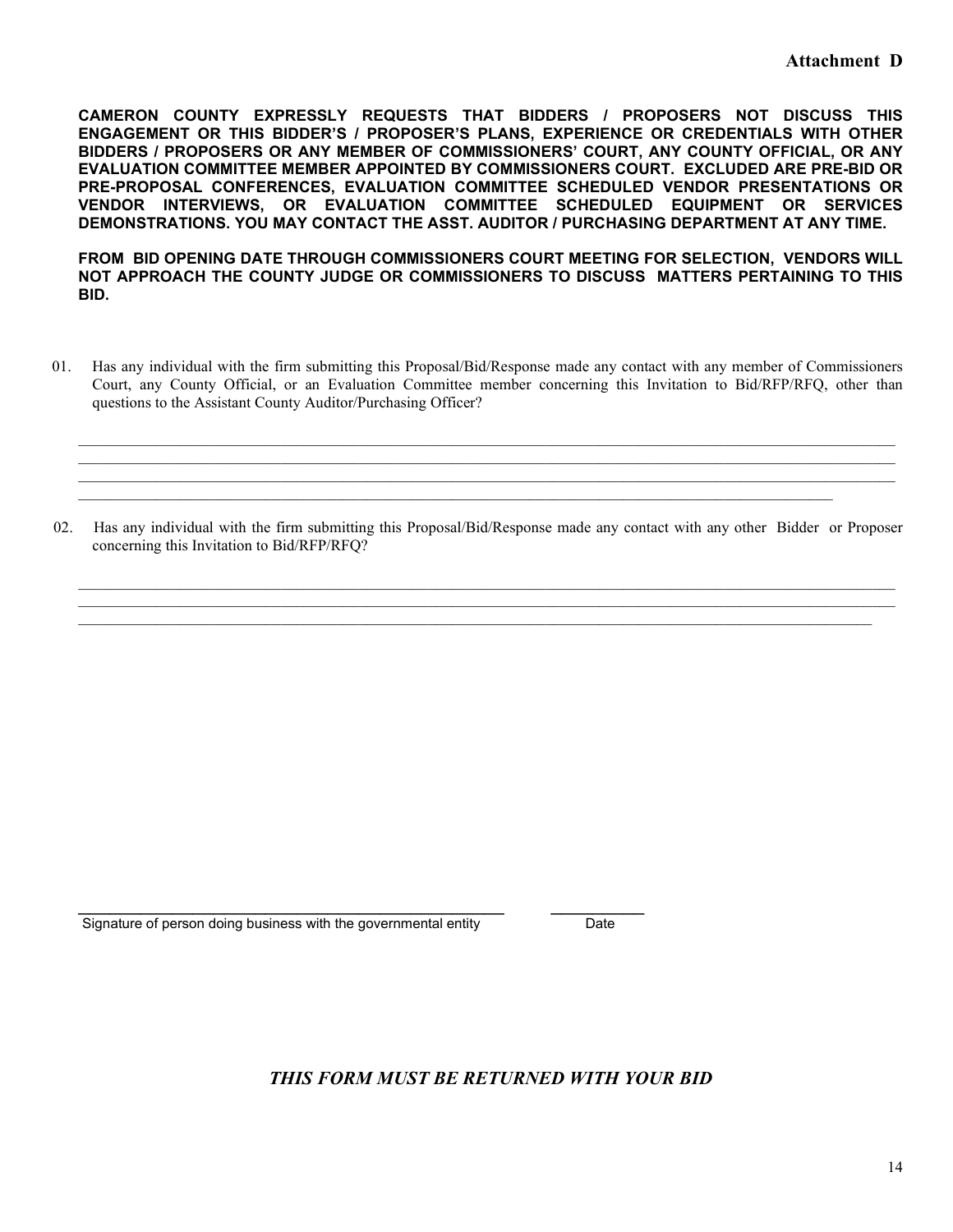## ORDER NO. 2007O2005

THE STATE OF TEXAS §

§

COUNTY OF CAMERON

## **ORDER ADOPTING CONTRACTING RULES FOR PERSONS INDEBTED TO COUNTY**

WHEREAS, pursuant to V.T.C.A., Local Government Code, Section 262.0276, a commissioners court is authorized to adopt rules permitting a county to refuse to enter into a contract or other transaction with a person indebted to the county;

WHEREAS, the Commissioners Court of Cameron County finds it is in the best interest of Cameron County to adopt such rules;

NOW THEREFORE, BE IT ORDERED by the Commissioners Court of Cameron County, that the following rules be adopted regarding Cameron County and persons interested in doing business with Cameron County:

- 1. Cameron County may refuse to enter into a contract or other transaction with a person with a past due debt to Cameron County, including delinquent ad valorem taxes, even if the person is the lowest bidder or successful proposer; and
- **2. For purposes of this Order, a debt is past due if it is not received in the County Treasurer's Office by the due date in a written agreement or notice, and ad valorem taxes are past due if not received in the County Tax Assessor/Collector's Office by February 1st following the January 1st on which the ad valorem taxes are due.**
- 3. For purposes of this Order, a person includes an individual, sole proprietorship, corporation, nonprofit corporation, partnership, joint venture, limited liability company, and any other entity that proposes or otherwise seeks to enter into a contract or other transaction with Cameron County requiring approval by the Commissioners Court.

## **ADOPTED this 13 day of March, 2007.**

Taxpayer Identification Number (T.I.N.):

 $\mathcal{L}_\mathcal{L} = \{ \mathcal{L}_\mathcal{L} = \{ \mathcal{L}_\mathcal{L} = \{ \mathcal{L}_\mathcal{L} = \{ \mathcal{L}_\mathcal{L} = \{ \mathcal{L}_\mathcal{L} = \{ \mathcal{L}_\mathcal{L} = \{ \mathcal{L}_\mathcal{L} = \{ \mathcal{L}_\mathcal{L} = \{ \mathcal{L}_\mathcal{L} = \{ \mathcal{L}_\mathcal{L} = \{ \mathcal{L}_\mathcal{L} = \{ \mathcal{L}_\mathcal{L} = \{ \mathcal{L}_\mathcal{L} = \{ \mathcal{L}_\mathcal{$ 

Cameron County Acct #'s : Real Estate \_\_\_\_\_\_\_\_\_\_\_\_\_\_\_\_\_\_\_\_\_\_\_\_\_\_\_ Personal Property\_\_\_\_\_\_\_\_\_\_\_\_\_\_\_\_\_\_\_\_\_\_\_\_\_

01. Is the person or the firm submitting this Bid current with all local and State taxes?

 $\frac{1}{2}$  ,  $\frac{1}{2}$  ,  $\frac{1}{2}$  ,  $\frac{1}{2}$  ,  $\frac{1}{2}$  ,  $\frac{1}{2}$  ,  $\frac{1}{2}$  ,  $\frac{1}{2}$  ,  $\frac{1}{2}$  ,  $\frac{1}{2}$  ,  $\frac{1}{2}$  ,  $\frac{1}{2}$  ,  $\frac{1}{2}$  ,  $\frac{1}{2}$  ,  $\frac{1}{2}$  ,  $\frac{1}{2}$  ,  $\frac{1}{2}$  ,  $\frac{1}{2}$  ,  $\frac{1$ Signature of person submitting this Bid Date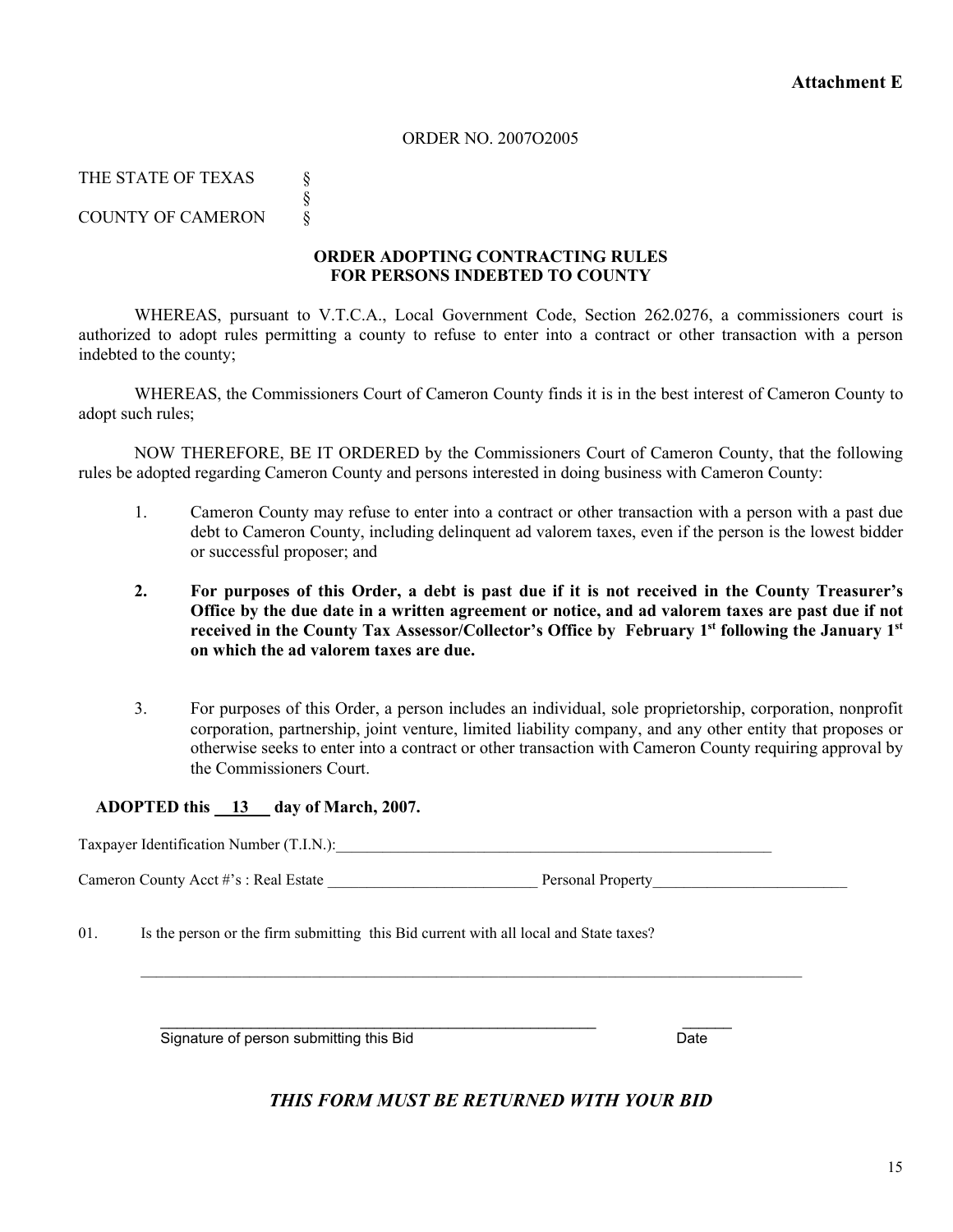# **Certification**

# **Regarding Debarment, Suspension Ineligibility**

As is required by the Federal Regulations Implementing Executive Order 12549, Debarment and Suspension, 45 CFR Part 76, Government-wide Debarment and Suspension, in the applicant certifies, to the best of his or her knowledge and belief, that both it and its principals:

- a. Are not presently debarred, suspended, proposed for debarment, declared ineligible, or voluntarily excluded from participation in this transaction by any federal department or agency;
- b. Have not within a three-year period preceding this bid/proposal and/or application been convicted of or had a civil judgment rendered against them for commission of fraud or a criminal offense in connection with obtaining, attempting to obtain, or performing a public (federal, state or local) transaction or contract under a public transaction, violation of federal or state antitrust statutes or commission of embezzlement, theft, theory, forgery, bribery, falsification or destruction of records, making false statements, or receiving stolen property;
- c. Are not presently indicted for or otherwise criminally or civilly charged by a government entity with commission of any of the offenses enumerated herein; and
- d. Have not within a three-year period preceding this bid/proposal and/or application had one or more public transactions terminated of cause or default.

| Signature:         |  |
|--------------------|--|
| <b>Print Name:</b> |  |
| Title:             |  |
| Telephone Number:  |  |

If the Bidder / Proposer is unable to certify to all of the statements in this Certification, such Bidder / Proposer should attach an explanation to this Bid / Proposal.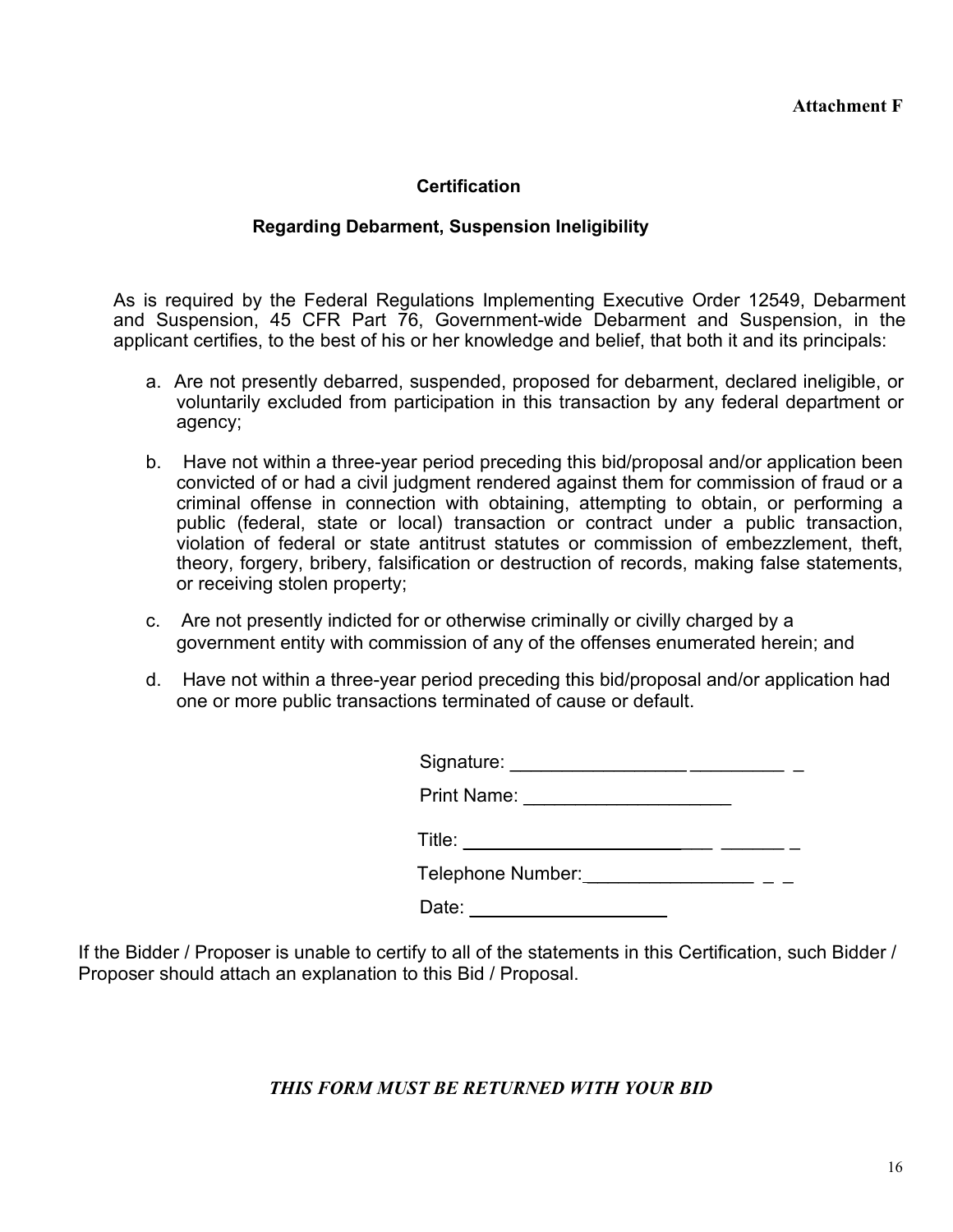# **CONFLICT OF INTEREST QUESTIONNAIRE FORM CIQ**

## **For vendor doing business with local governmental entity**

| This questionnaire reflects changes made to the law by H.B. 23, 84th Leg., Regular Session.                                                                                                                                                                                    | <b>OFFICE USE ONLY</b> |
|--------------------------------------------------------------------------------------------------------------------------------------------------------------------------------------------------------------------------------------------------------------------------------|------------------------|
| This questionnaire is being filed in accordance with Chapter 176, Local Government Code,<br>by a vendor who has a business relationship as defined by Section 176.001 (1-a) with a local<br>governmental entity and the vendor meets requirements under Section $176.006(a)$ . | <b>Date Received</b>   |
| By law this questionnaire must be filed with the records administrator of the local governmental<br>entity not later than the 7th business day after the date the vendor becomes aware of facts                                                                                |                        |
| that require the statement to be filed. See Section 176.006(a-1), Local Government Code.                                                                                                                                                                                       |                        |
| A vendor commits an offense if the vendor knowingly violates Section 176.006, Local                                                                                                                                                                                            |                        |
| Government Code. An offense under this section is a misdemeanor.                                                                                                                                                                                                               |                        |
|                                                                                                                                                                                                                                                                                |                        |

**1 Name of vendor who has a business relationship with local governmental entity.** 

### 2. □ **Check this box if you are filing an update to a previously filed questionnaire.**

(The law requires that you file an updated completed questionnaire with the appropriate filing authority not later than the 7th business day after the date on which you became aware that the originally filed questionnaire was incomplete or inaccurate.)

#### 3.. □. **Name of local government officer about whom the information in this section is being disclosed.**

#### Name ot Officer

This section (item 3 including subparts A, B, C, & D) must be completed for each officer with whom the vendor has an employment or other business relationship as defined by Section 176.001 (1-a), Local Government Code. Attach additional pages to this Form CIQ as necessary.

A Is the local government officer named in this section receiving or likely to receive taxable income, other than investment income from the vendor?

 $\Box$ Yes  $\Box$ No

B. Is the vendor receiving or likely to receive taxable income, other than investment income, from or at the direction ot the local government officer named in this section AND the taxable income is not received from the local governmental entity?

 $\Box$ Yes  $\Box$ No

C. Is the filer of this questionnaire employed by a corporation or other business entity with respect to which the local

government officer services as an officer of director, or holds an ownership interest of one percent or more?

□Yes □No

- D. Describe each employment or business and family relationship with the local government officer named in this section.
- 4. □

**Signature of vendor doing business with the governmental entity Date** 

Adopted 8/7/2015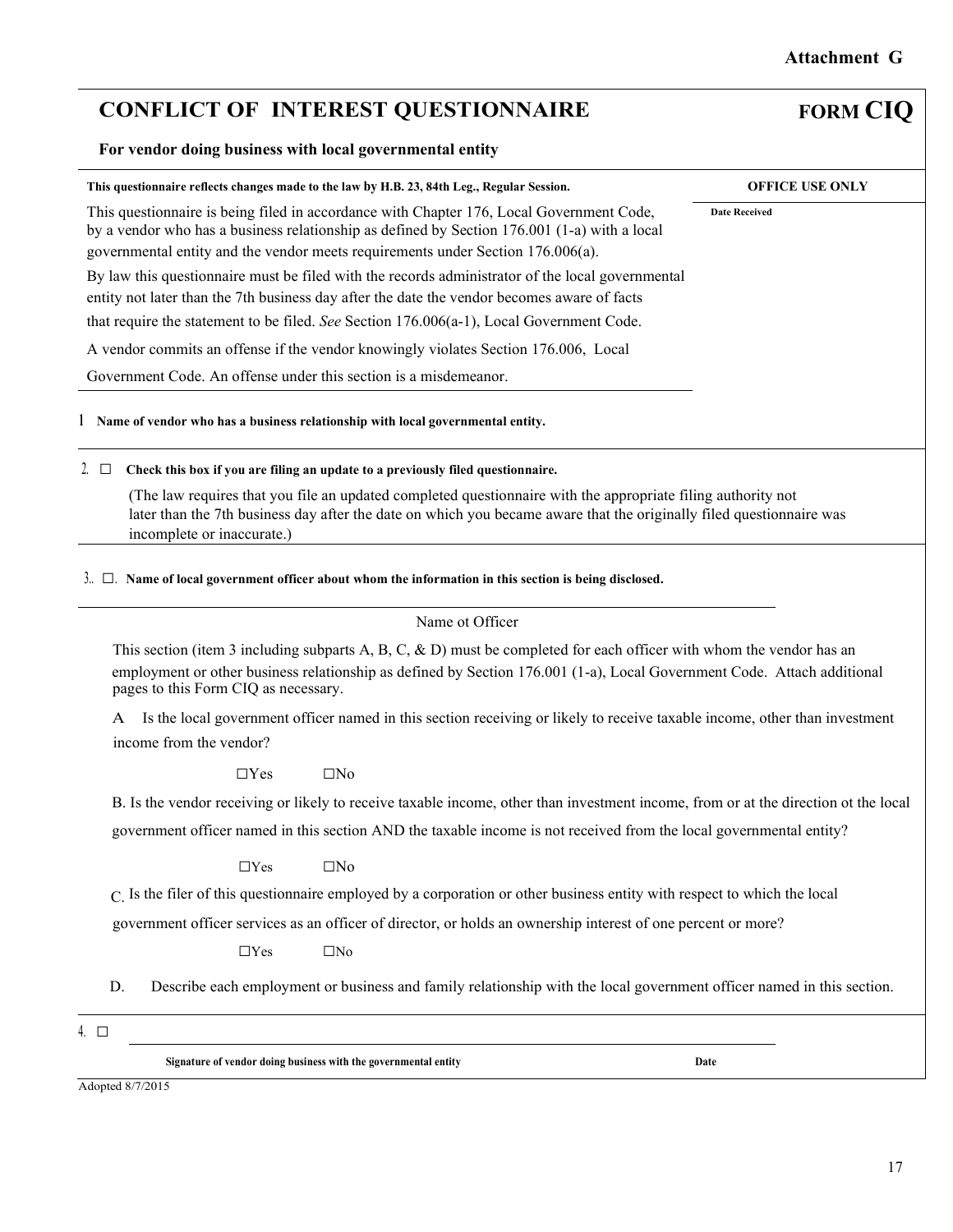## **NEPOTISM CHART**

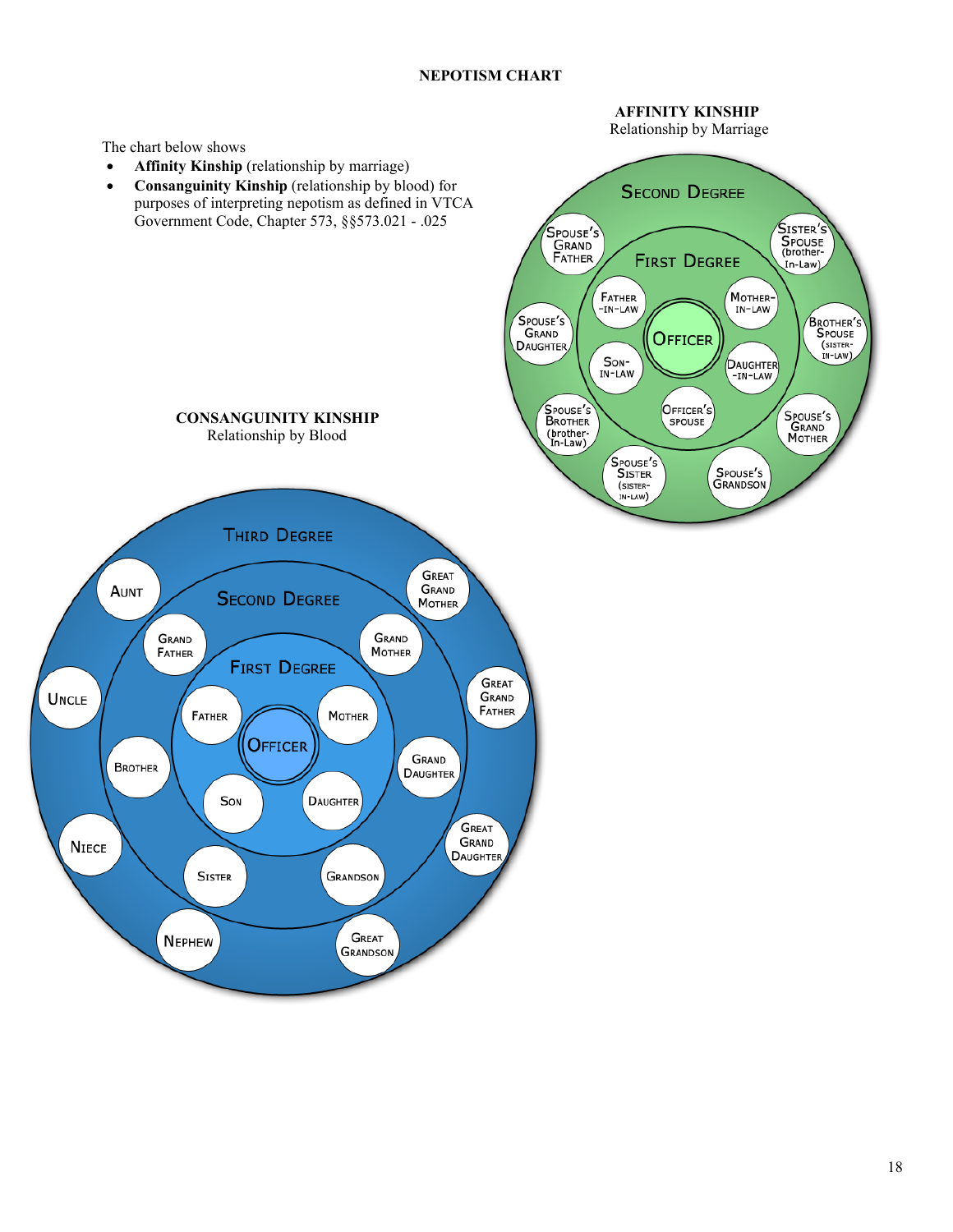# **DISCLOSURE OF INTERESTS**

Cameron County, Texas requires all persons or firms seeking to do business with the County to provide the following information. Every question must be answered. If the question is not applicable, answer with "N/A." By law this questionnaire must be filed with the records administrator (County Clerk's Office) of the local government.

| Date                                                                                             |  |  |
|--------------------------------------------------------------------------------------------------|--|--|
|                                                                                                  |  |  |
|                                                                                                  |  |  |
| FIRM is: 1. Corporation () 2. Partnership () 3. Sole Owner ()<br>4. Association ( ) 5. Other ( ) |  |  |

## **DISCLOSURE QUESTIONS**

If additional space is necessary, please use the reverse side of this page or attach separate sheet.

1. State the names of each "employee, elected official, or member of Commissioners Court" of Cameron County having Substantial Interest in Business Entity **Local Govt. Code 171.002**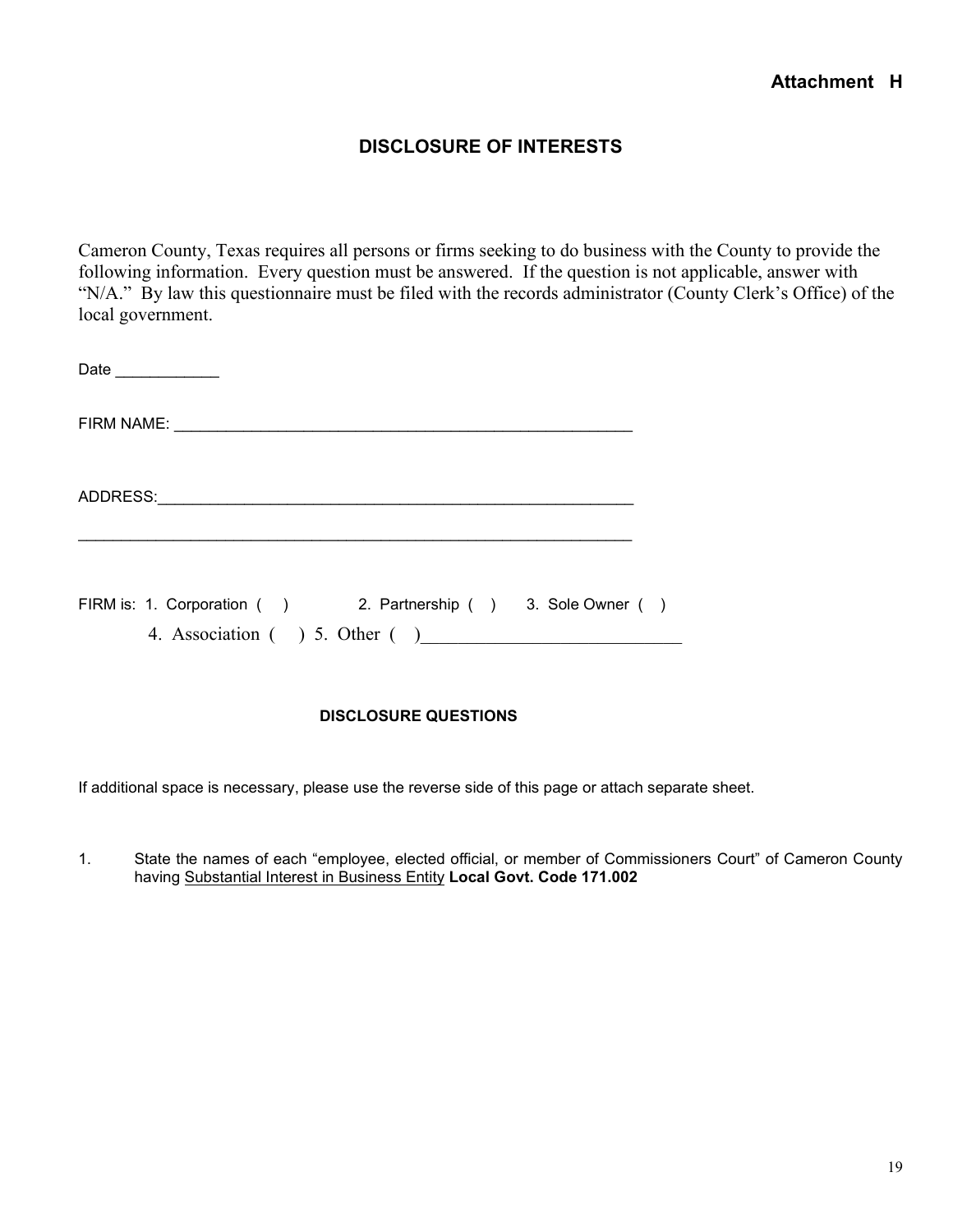# **DISCLOSURE OF INTERESTS (CONTINUED)**

- a) For purpose of this chapter, a person has a substantial interest in a business entity if :
	- (1) the person owns 10 percent or more of the voting stock or shares of the business entity or owns either 10 percent or more or \$15,000 or more of the fair market value of the business entity; or
	- (2) funds received by the person from the business entity exceeds 10 percent of the person's gross income for the previous year.
- b) A person has a substantial interest in real property if the interest is an equitable or legal ownership with a fair market value of \$2,500 or more.
- c) A local public official is considered to have a substantial interest under this section if a person related to the official in the first degree by consanguinity or affinity, as determined under Chapter 573, Government Code, has a substantial interest under this section.

| Name | Title | Department |
|------|-------|------------|
|      |       |            |
|      |       |            |
|      |       |            |
|      |       |            |
|      |       |            |

## **CERTIFICATE**

I certify that all information provided is true and correct as of the date of this statement, that I have not knowingly withheld disclosure of any information requested; and that supplemental statements will be promptly submitted to the Cameron County as changes occur.

| Certifying Person: |                 | Title: |  |
|--------------------|-----------------|--------|--|
|                    | (Type or Print) |        |  |

Signature of Certifying Person: example and the Date: example and Date: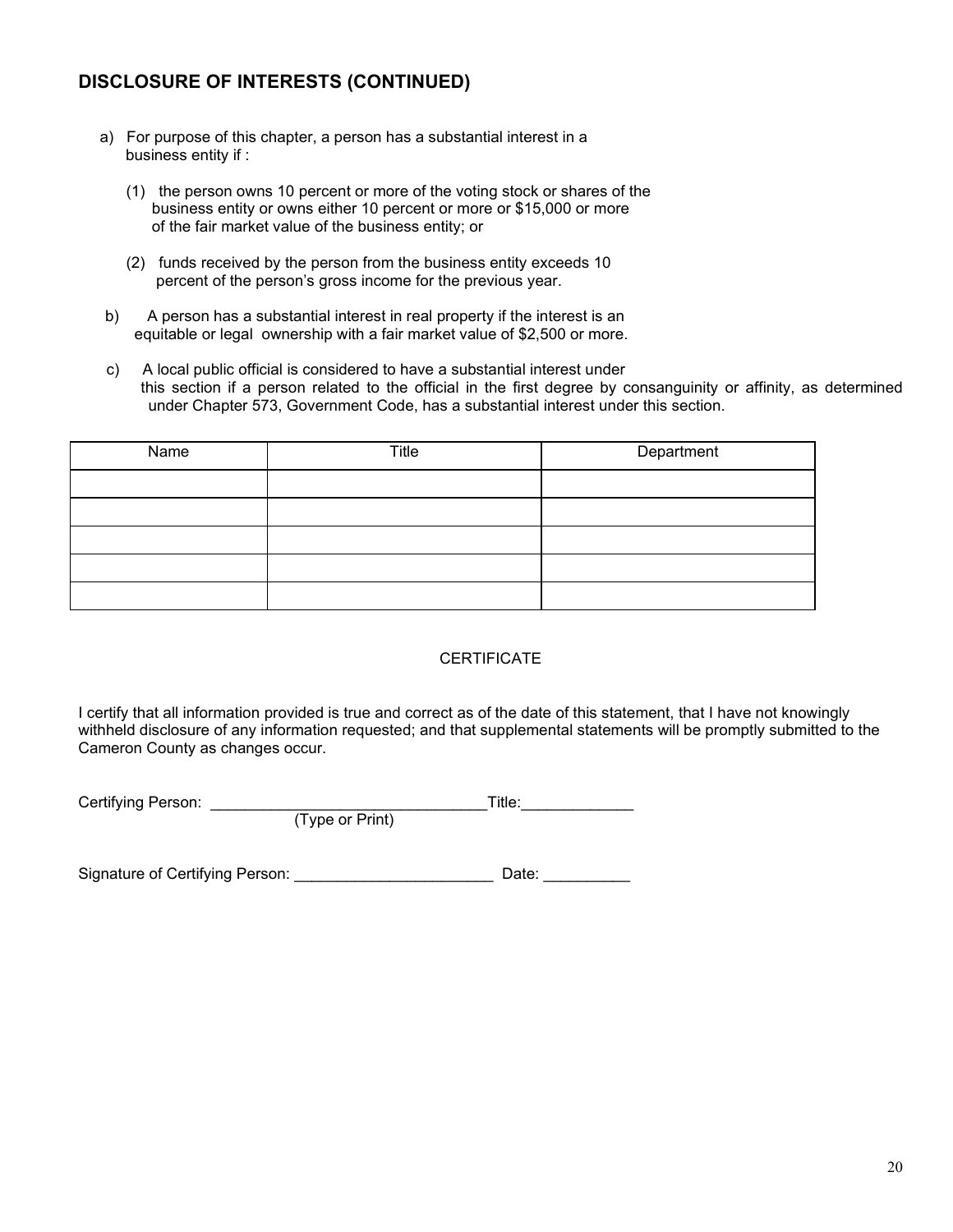# **Attachment I**



# **HOUSE BILL 89 VERIFICATION**

*[Person Name]*

 $I, \_\_$ 

the undersigned representative of \_\_\_\_\_\_\_\_\_\_\_\_\_\_\_\_\_\_\_\_\_\_\_\_\_\_\_\_\_\_\_\_\_\_\_\_\_\_\_\_\_\_\_\_\_\_\_\_\_\_\_\_\_

 *[Company or Business Name]*

(hereafter referred to as Company) being an adult over the age of eighteen (18) years of age, does hereby depose and verify that the Company named above, under the provisions of Subtitle F, Title 10,

Texas Government Code Chapter 2270:

- 1. Does not currently boycott the country of Israel; and
- 2. Will not boycott the country of Israel during the term of the contract with Cameron County, Texas.

*Signature:\_\_\_\_\_\_\_\_\_\_\_\_\_\_\_\_\_\_\_\_\_\_\_\_\_\_\_ Date:\_\_\_\_\_\_\_\_\_\_\_\_\_\_\_\_\_\_\_*

*Pursuant to Section 2270.001, Texas Government Code:*

- *1. "Boycott Israel" means refusing to deal with, terminating business activities with, or otherwise taking any action that is intended to penalize, inflict economic harm on, or limit commercial relations specifically with Israel, or with a person or entity doing business in Israel or in an Israeli-controlled territory, but does not include an action made for ordinary business purposes; and*
- *2. "Company" means a for-profit sole proprietorship, organization, association, corporation, partnership, joint venture, limited partnership, limited liability partnership, or any limited liability company, including a wholly owned subsidiary, majority-owned subsidiary, parent company or affiliate of those entities or business associations that exist to make a profit.*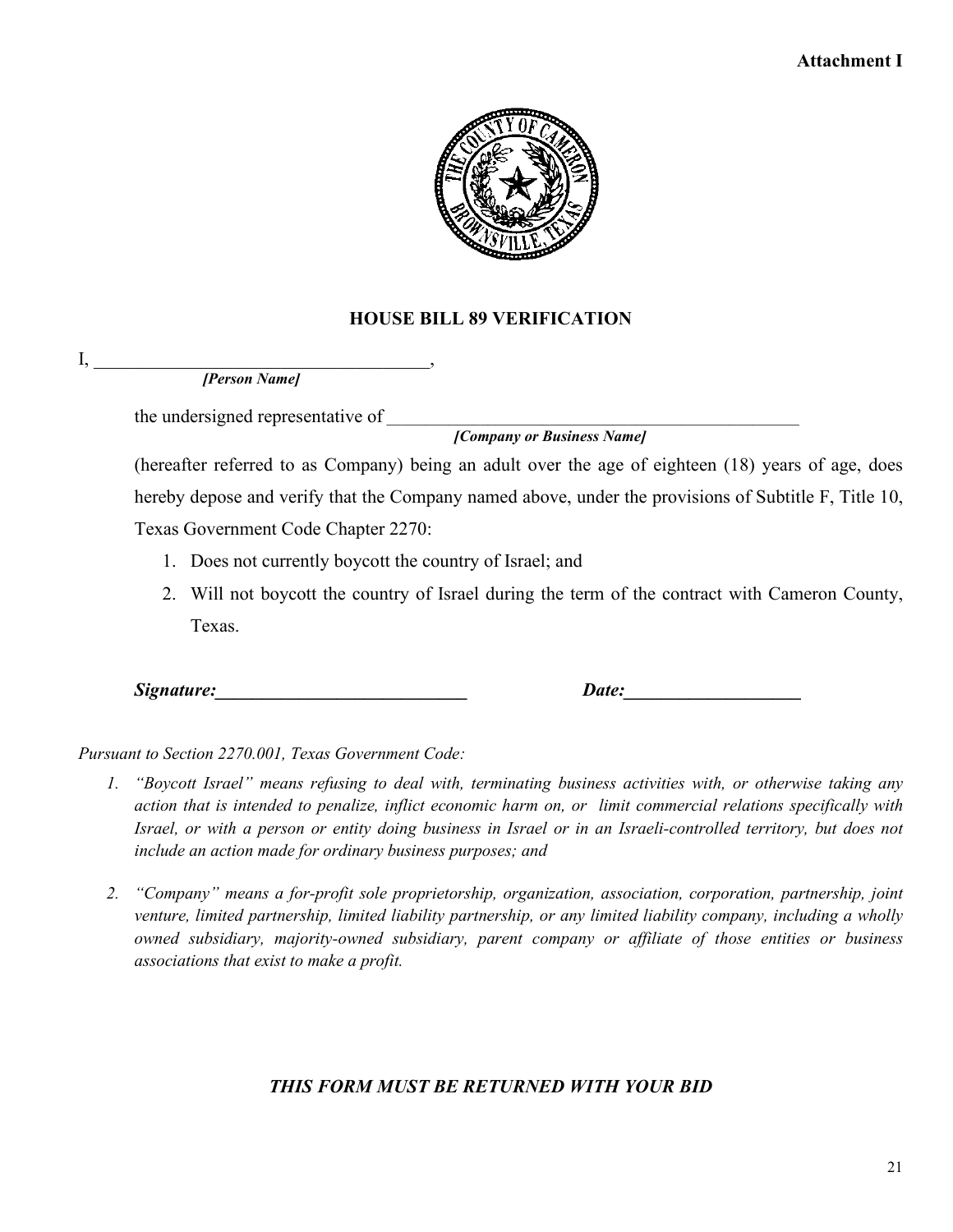## **GENERAL TERMS & CONDITIONS ( Requests for Bids (RFB))**

**ADDENDA:** If RFB specifications, terms or conditions are revised, the Cameron County Purchasing Department will issue an addendum addressing the nature of the changes and notify interested potential bidders. Bidders must acknowledge receipt and consideration of any such changes by signing the addendum and including it in the package containing the Bidder's submittal.

**ADVERTISING:** Unless otherwise required by law, bidders responding to County RFBs shall not publish and shall keep confidential their intentions and actions respecting any response to the RFB.

**AWARD:** Cameron County may hold RFB responses for a period of sixty (60) days. Cameron County reserves the right to reject any or all responses to RFBs. Cameron County reserves the right to award a contract, if any, based on the bidder's response when compared to the EVALUATION CRITERIA (AS STATED IN THE RFB) and, in accordance with the laws of the State of Texas, reserves the right to waive any formality or irregularity, to make awards to more than one bidder. Commissioners Court reserves the right to determine the method and procedures for the final award of the bid at any time they may choose, regardless of the Point System used by the Evaluation Committee.

**BONDS:** If the contract that may be entered into with the County will likely require a performance guarantee or bond, the Purchasing Department will attach a separate page to the RFB explaining those requirements.

**CANCELLATION AND TERMINATION:** In any contract resulting from the RFB, the County shall have the right to cancel all or any part of the undelivered portion of the contract if (1) Bidder breaches any of the terms hereof, including, but not limited to, applicable warranties, and/or the (2) Bidder becomes insolvent or files for bankruptcy. Such right of cancellation is in addition to, and not in lieu of, any other remedies which the County may have in law or equity. Cancellation of work hereunder shall be effected by the delivery of a "Notice of Cancellation of Undelivered Work" specifying the extent to which performance of work, including all goods and services, under the contract is cancelled and the date upon which such cancellation becomes effective.

The performance of work under any resulting contract may be terminated in whole, or in part, by the County in accordance with this provision. The County shall have the right to terminate all or any part of the contract if (1) the Bidder breaches any of the terms hereof, including, but not limited to, applicable warranties, and/or (2) Bidder becomes insolvent or files for bankruptcy. Such right of termination is in addition to, and not in lieu of, any other remedies which the County may have in law or equity. Termination of work hereunder shall be effected by the delivery of a "Notice of Termination" specifying the extent to which performance of work, including all goods and services, under the contract is terminated and the date upon which such termination becomes effective.

 **CHANGE ORDERS:** No oral statement of any person shall modify or otherwise change, or affect the terms, conditions or specifications stated in the resulting contract. All change orders to the contract will be made in writing by mutual consent of the Bidder and the County.

**CONTRACT RENEWALS:** Contract Renewals must receive Commissioners Court approval. For contract renewal status and information, please contact Elisa Cisneros at 956-982-5405 e-mail: [Elisa.Cisneros2@co.cameron.tx.us](mailto:Elisa.Cisneros2@co.cameron.tx.us) Cameron County Purchasing Dept. or Dylbia Jeffries 956-550-1340 [djefferies@co.cameron.tx.us](mailto:djefferies@co.cameron.tx.us) at the Cameron County Civil Legal Division. Any price escalations are limited to those stated by the original contract terms. All contracts with a one (1) year renewal option require that the Bidder must notify Cameron County of any anticipated price increases in writing at least three months (90 calendar days) prior to the annual renewal award date unless otherwise specified within the specific provisions of the contract up for renewal. This allows the County sufficient time to find an alternative vendor, if possible. If Bidder fails to notify the County within time noted it shall be assumed that there will be no price increase for the following year's award period if renewed. This procedure does not apply to any contract which allows for Open Market Price increases or Cost allowance increases.

**DISCRIMINATION:** In order to encourage fair employment practices, the Bidder agrees as follows: 1.) Bidder will not discriminate against any employee or applicant for employment because of race, sex, color, age, religion, handicap, or national origin; 2) in all solicitations or advertisements for employees, the Bidder will state that all qualified applicants will receive consideration without regard to race, color, sex, age, religion, handicap or national origin; 3) the Bidder will furnish such relevant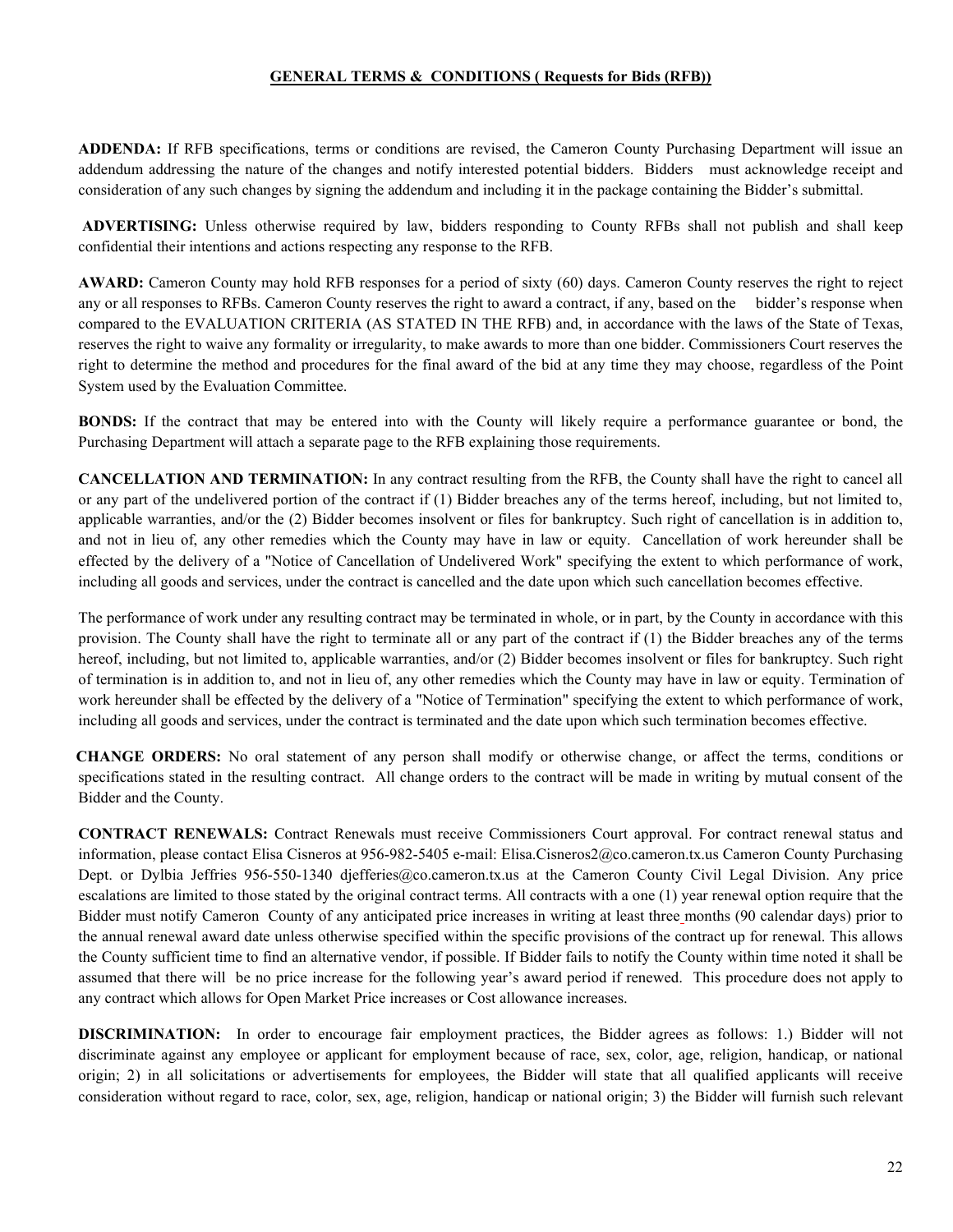information and reports as requested by the County for the purpose of determining compliance with these regulations; and 4) failure of the Bidder to comply with these laws will be deemed a breach of contract and it may be cancelled, terminated or suspended in a whole or in part as a result therof..

**DISQUALIFICATION OF BIDDER:** Upon submitting a response to this RFB, Bidder certifies that the Bidder has not violated the antitrust laws of this state codified in Texas Business and Commerce Code 15.01, *et seq*., as amended, or the federal antitrust laws, and has not communicated directly or indirectly its RFB considerations, plan or response to any competitor or any other person engaged in such line of business. Any and all responses may be rejected if the County believes that collusion exists among the Bidders. If multiples are submitted by a Bidder and, after all responses to the RFBs are opened one or more of the responses are withdrawn the result will be that all of the responses submitted by that Bidder will be withdrawn; however, nothing herein prohibits a Bidder from submitting multiples for different products or services.

**EVALUATION:** All responses will be evaluated in accordance with law and reviewed to assure they are in the best interest of Cameron County. Evaluations shall be based on criteria bearing on price, and performance of the items or services in the user environment. Any specific criteria section or sections identified elsewhere in the RFB should comply with all RFB requirements, delivery terms and needs of the using department which are considerations in evaluating responses. The Cameron County Purchasing Department reserves the right to contact any Bidder, at any time, to clarify, verify or request information with regard to that Bidder's response.

**PROTEST PROCEDURES:** Procedure - This protest procedure is available to Bidders responding to this RFB and requesting a debriefing conference.

Debriefing Conference – A debriefing conference must be requested in writing to the Purchasing Department within five (5) business days from the date of the RFB award by the Cameron County Commissioners' Court. Debriefing questions must be submitted in writing to the Purchasing Department no later than two (2) business days before the scheduled date for the Debriefing Conference. These questions will be answered at the debriefing conference. Follow-up questions must be submitted (in writing) no later than one (1) business day after the date of the Debriefing Conference and answered no later than two (2) business days after the date of the Debriefing Conference. Follow-up answers will be sent via e-mail or fax (if e-mail not available). For RFBs, Bidders are given the opportunity to ask questions. Protests are made: 1. To the Purchasing Department after the debriefing conference. Bidder protests shall be received, in writing, by the Purchasing Department within five (5) business days after the debriefing conference. 2. To the Protest Committee, only after the protest to the Purchasing Department was not satisfactorily resolved. Protests to the Protest Committee shall be made within five (5) business days after the Bidder has received notification from the County Purchasing Department of its decision.

## Grounds for protest:

1. Numerical errors were made.

2. The County failed to follow procedures established in the RFB, the Purchasing policy on acquisitions or applicable state or federal laws or regulations.

3. Bias, discrimination or conflict of interest on the part of an evaluator. Protests not based on these criteria shall not be considered.

Format and Content - Protesting Bidders shall include, in their written protest to the Cameron County Purchasing Department, all facts and arguments upon which they rely. Bidders shall, at a minimum, provide:

1. Information about the protesting Bidder; name of firm, mailing address, phone number and name of individual responsible for submission of the protest.

- 2. Information about the acquisition and the acquisition method.
- 3. Specific and complete statement of the County's action(s) being protested. 4. Specific reference to the grounds for the protest.
- 4. Description of the relief or corrective action requested.
- 5.. For protests to the Protest Committee, a copy of the Purchasing Department's written decision on the protest.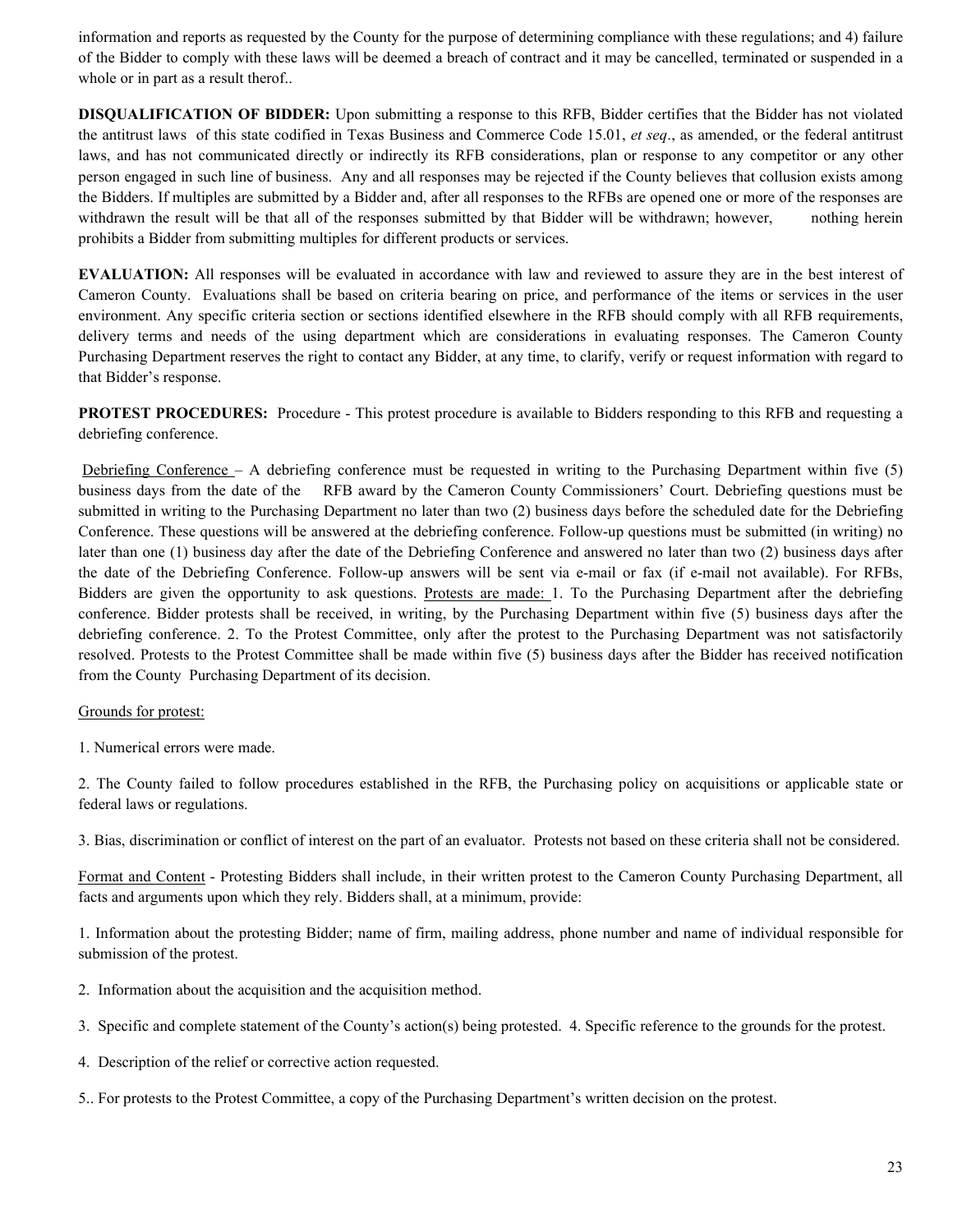## Review Process:

1. Upon receipt of a Bidder's protest, the Purchasing Department shall postpone further steps in the acquisition process until the Bidder protest has been resolved.

2. The Department's internal protest review procedures consist of the following:

a) The Purchasing Department shall perform an objective review of the protest by individuals not involved in the acquisition protested. The review shall be based on the written protest material submitted by the Bidder.

b) A written decision will be delivered to the Bidder within five business days after receipt of the protest, unless more time is needed. The protesting Bidder shall be notified if additional time is necessary.

## Final Determination:

The final determination shall:

1. Find the protest lacking in merit and uphold the agency's action; or

2. Find only technical or harmless errors in the agency's acquisition process, determine the agency to be in substantial compliance, and reject the protest; or 3. Find merit in the protest and provide the agency options which may include recommendations to a) correct its errors and reevaluate all RFBs, and/or b) reissue the Bidder solicitation document; or c) make other findings and determine other courses of action as appropriate.

## Protest Committee Review Process:

Protests to the Protest Committee may be made only for Protest Committee approved acquisitions, and only after review by County Purchasing Department. Protests of the decisions of County Purchasing Department shall be made by letter to the Protest Committee, who may establish procedures to resolve the protest. Protests shall be received by the Protest Committee within five business days after the decision of Purchasing Department in order to be considered. The Committee's decision is final, with no further administrative appeal available.

**FISCAL FUNDING:** A multi-year lease or lease/purchase arrangement (if requested by the Special Requirements/Instructions), or any contract continuing as a result of an extension option, must include a "fiscal funding out" clause. If, for any reason, funds are not appropriated to continue the lease or contract, said lease or contract shall become null and void on the last day of the current appropriation of funds. After expiration of the lease, leased equipment shall be removed by the Bidder from the using department without penalty of any kind or form to Cameron County. All charges and physical activity related to delivery, installation, removal and redelivery shall be the responsibility of the Bidder.

**GRATUITIES AND PROHIBITION AGAINST PERSONAL INTEREST IN CONTRACTS:** Any elected or appointed official who has any substantial interest, either direct or indirect, in any business entity seeking to contract with the County, shall, before any vote or decision on any matter involving the business entity, file an affidavit stating the nature and extent of interest and shall abstain from any participation in the matter. This is not required if the vote or decision will not have any special effect on the entity other than its effect on the public. However, if a majority of the governing body is also required to file, and do file similar affidavits, then the member is not required to abstain from further participation. Attached and included in this RFB is a disclosure of all of this Company's business or pecuniary financial relationships with officers or employees of Cameron County or County entities (if any such relationships exist) which must be filled out, attached and included with the RFB response. The County may, by written notice to the Bidder, cancel this contract without liability to Bidder if it is determined by County that gratuities, in the form of entertainment, gifts, or otherwise, were offered or given by the Bidder, or any agent, or representative of the Bidder, to any officer or employee of Cameron County with a view toward securing a contract or securing favorable treatment with respect to the awarding or amending or the making or any determinations with respect to the performance of such a contract. In the event this contract is cancelled by County pursuant to this provision, County shall be entitled, in addition to any other rights and remedies, to recover or withhold the amount of the costs incurred by Bidder in providing such gratuities. Consistent and continued RFB responses that end in a tie could cause rejection of any RFB response by the County and/or investigation for Anti-Trust violations. Bidder guarantees that he has not retained a person to solicit or secure any contract upon an agreement or understanding for a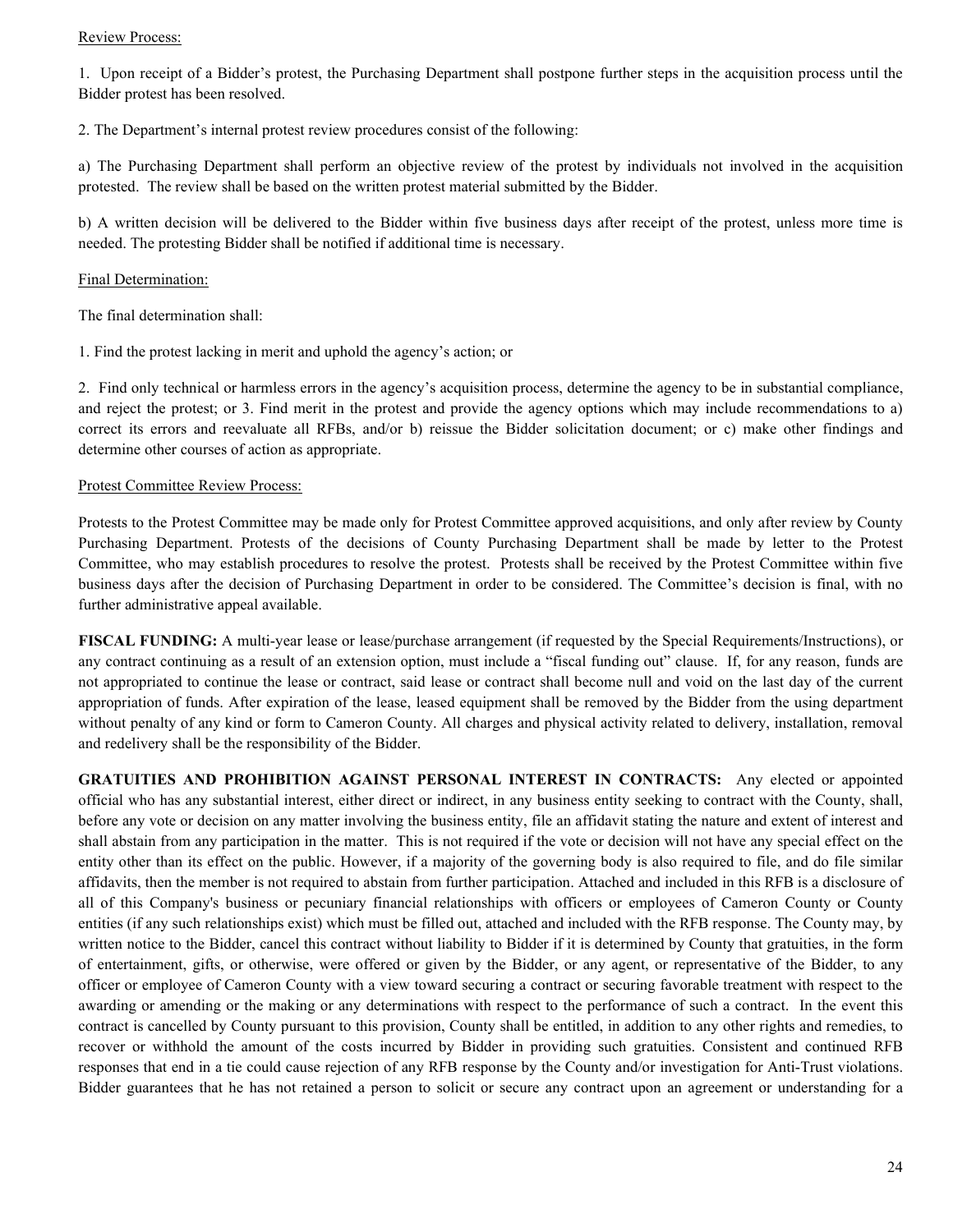commission, percentage, brokerage or contingent fee, except for retention of bona fide employees or bona fide established commercial selling agencies maintained by the Bidder for the purpose of securing business.

**HISTORICALLY UNDERUTILIZED BUSINESS (HUB) CERTIFICATION**: If Bidder is a Certified Historically Underutilized Business (HUB), please include a copy of your HUB Certificate with your —RFB response. This information will assist Cameron County in the percentage tracking of HUB utilization.

**LOCAL BIDDER'S PRINCIPAL PLACE OF BUSINESS - 3% PREFERENCE**: (consideration of location) This local preference consideration is allowable for Equipment and Supplies but not allowed for Services and/or Construction related requests. The County Commissioner's Court may award to the lowest Bidder or the Bidder whose principal place of business is within Cameron County if the Commissioner's Court determines, in writing, that the local Bidder offers the County the best combination of contract price and additional economic development opportunities for Cameron County created by the contract award, including the employment of residents of Cameron County and increased tax revenues to Cameron County. This option exists only within 3% of the lowest price. In order to provide the County Commissioners Court adequate information in considering this option, the Bidder should submit with each bid response the following information for Commissioners Court's review with all information requested complete with detailed, current and quantifiable numeric data:

1. Where is your principal place of business (Business Headquarters) City, County, State, Signature of Bidder, Title, Date? Along with this information, submit information with responses to the following questions:

a.) Why and how Bidder believes that the local Bidder offers the County additional economic development opportunities for Cameron County created by the contract award?

b.) How will award to local Bidder benefit the employment of residents of Cameron County?

c.) How many employees does Bidder employ within Cameron County and how many employees are affected financially by award/purchase?

d.) How will award to local Bidder increased tax revenues to Cameron County?

This information should be provided and updated with each bid response submitted to the County. If Bidder is local and within 3% of the lowest bid price, this information will be submitted to Commissioner's Court along with tabulation sheet. There has been no mandatory requirement or Policy established by Commissioners Court which requires submitting answers to these questions or attending Commissioners Court meetings for the awarding of RFBs relative to the 3% local preference, however individual Commissioners may or may not have preferences (relative to these issues) when making their decision. This paragraph will be revised upon policy change made by Commissioners Court.

**INSURANCE:** The Bidder shall secure and maintain, throughout the duration of the Contract, insurance of such types and in such amounts as may be necessary to protect the Bidder and the interests of the County against all hazards or risks of loss as hereinafter specified. The form and limits of such insurance, together with the insurer, shall be acceptable to the County. It shall be the responsibility of the Bidder to maintain adequate insurance coverage at all times. Failure of the Bidder to maintain adequate coverage shall not relieve the Bidder of any contractual responsibility or obligation.

**MAINTENANCE:** Maintenance required for equipment requested in RFBs should be available in Cameron County by a manufacturer authorized maintenance facility. Costs for this service shall be shown on the Pricing/Delivery Information form. If Cameron County opts to include maintenance, it shall be so stated in the purchase order and said cost will be included. Service will commence only upon expiration of applicable warranties and should be priced accordingly.

**MATERIAL SAFETY DATA SHEETS:** Under the "Hazardous Communication Act", commonly known as the "Texas Right To Know Act", a Bidder must provide to the County with each delivery, material safety data sheets which are applicable to hazardous substances defined in the Act. Failure of the Bidder to furnish this documentation will be cause to reject any bid applying thereto.

**NAME BRANDS:** Specifications may reference name brands and model numbers. It is not the intent of Cameron County to restrict responses to RFBs in such cases, but to establish a desired quality level of merchandise or to meet a pre-established standard common to similar existing items. Bidders may offer items of equal stature and standard, but the burden of proof of such stature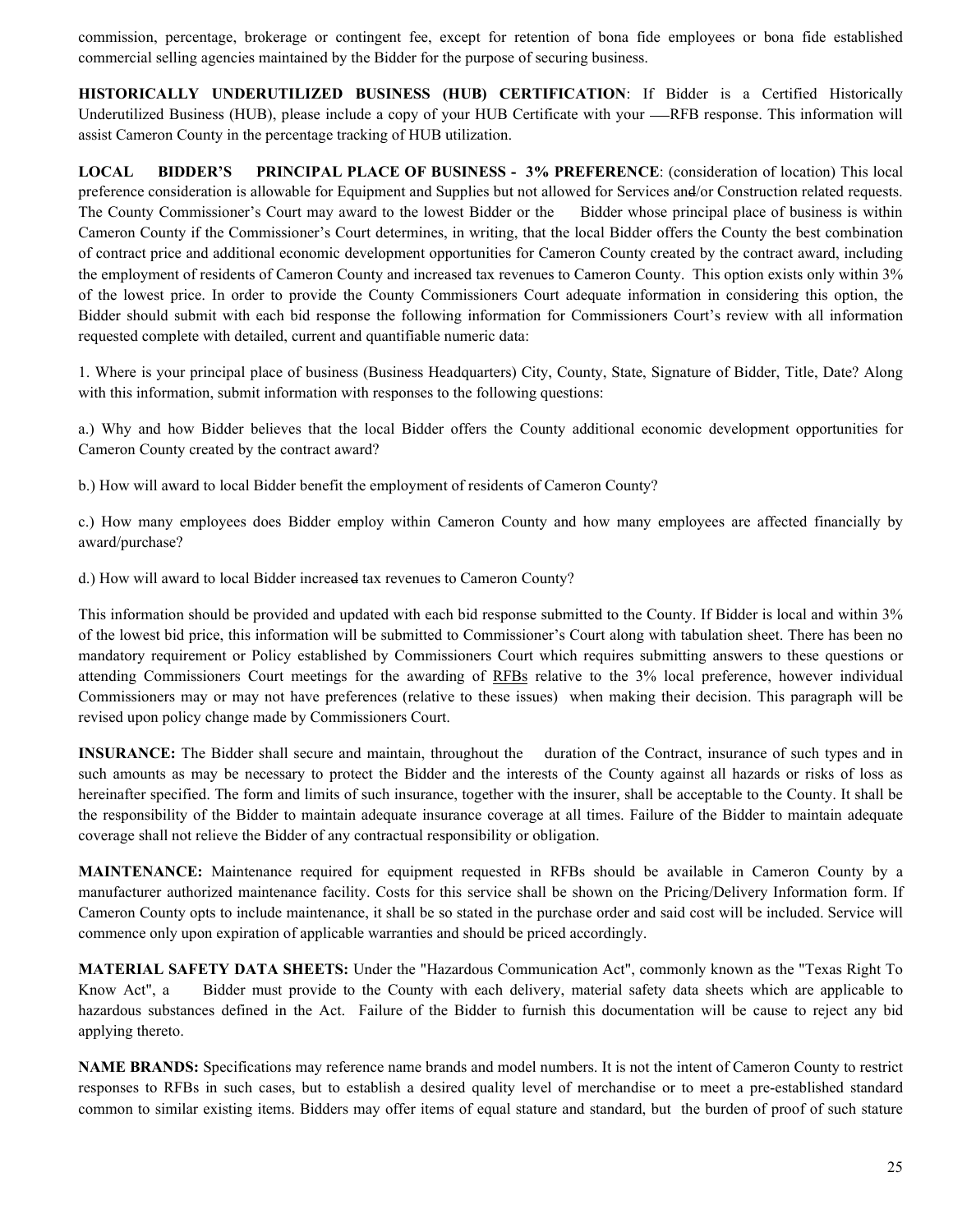and standard rests with Bidders. Cameron County shall act as sole judge in determining equality and acceptability of products offered.

**PRICING:** Prices for all goods and/or services shall be firm for the duration of the contract and shall be stated on the Pricing/Delivery Information form. Prices shall be all inclusive: No price changes, additions, or subsequent qualifications will be honored during the term of the contract. All prices must be written in ink or typewritten. Pricing on all transportation, freight, drayage and other charges are to be prepaid by the Bidder and included in the price. If there are any additional charges of any kind, other than those mentioned above, specified or unspecified, Bidder MUST indicate the items required and attendant costs or forfeit the right to payment for such items. Where unit pricing and extended pricing differ, unit pricing prevails.

**RECYCLED MATERIALS:** Cameron County encourages the use of products made of recycled materials and shall give preference in purchasing to products made of recycled materials if the products meet applicable specifications as to quantity and quality. County will be the sole judge in determining product preference application.

**SCANNED RE-TYPED RESPONSE:** If in its RFB response, Bidder either electronically scans, re-types, or in some way reproduces the County's published RFB package, then in event of any conflict between the terms and provisions of the County's published RFB specifications, or any portion thereof, and the terms and provisions of the  $-$  RFB response made by Bidder, the County's RFB specifications as published shall control. Furthermore, if an alteration of any kind to the County's published RFB specifications is only discovered after the contract is executed and is or is not being performed, the contract is subject to immediate cancellation.

**SILENCE OF SPECIFICATIONS:** The apparent silence of specifications as to any detail, or the apparent omission from it of a detailed description concerning any point, shall be regarded as meaning that only the best commercial practices are to prevail and that only material and workmanship of the finest quality are to be used. All interpretations of specifications shall be made on the basis of this statement. The items furnished under this contract shall be new, unused of the latest product in production to commercial trade and shall be of the highest quality as to materials used and workmanship. The manufacturer furnishing these items shall be experienced in design and construction of such items and shall be an established supplier of the item needed in the RFB. Substitute items will not be accepted unless approved (in advance).

**SUPPLEMENTAL MATERIALS:** Bidders are responsible for including all pertinent product data in the returned RFB package. Literature, brochures, data sheets, specification information, completed forms requested as part of the — RFB package and any other facts which may affect the evaluation and subsequent contract award should be included. Materials such as legal documents and contractual agreements, which the Bidder wishes to include as a condition of an RFB response, must also be in the returned in the RFB response package. Failure to include all necessary and proper supplemental materials may be cause to reject the Bidder's entire RFB.

**TITLE TRANSFER:** Title and Risk of Loss of goods shall not pass to Cameron County until Cameron County actually receives and takes possession of the goods at the point or points of delivery. Receiving times may vary with the using department. Generally, deliveries may be made between 8:30 a.m. and 4:00 p.m., Monday through Friday. Bidders are advised to consult the using department for instructions. The place of delivery shall be shown under the "Special Requirements/Instructions" section of this RFB package and/or on the Purchase Order as a "Deliver To:" with the address.

**USAGE REPORTS:** Cameron County reserves the right to request, and receive at no additional cost up to two (2) times during the contract period, a usage report detailing the products and/or services furnished to date under a contract resulting from this RFB. The reports must be furnished no later than five (5) working days after written request and itemize all purchases to date by Cameron County department with a description, of each item purchased, including the manufacturer, quantity of each item purchased, the per unit and extended price of each item purchased, and the total amount and price of all items purchased.

**WARRANTY PRICE:** (a) The price to be paid by the County shall be that contained in Bidder's response to the RFB which Bidder warrants to be no higher than Bidder's current prices on orders by others for products of the kind and specification covered by this agreement for similar quantities under similar or like conditions and methods of purchase. In the event Bidder breaches this warranty, the prices of the items shall be reduced to the Bidder's current prices on orders by others, or in the alternative, County may cancel this contract without liability to Bidder for breach or Bidder's actual expense.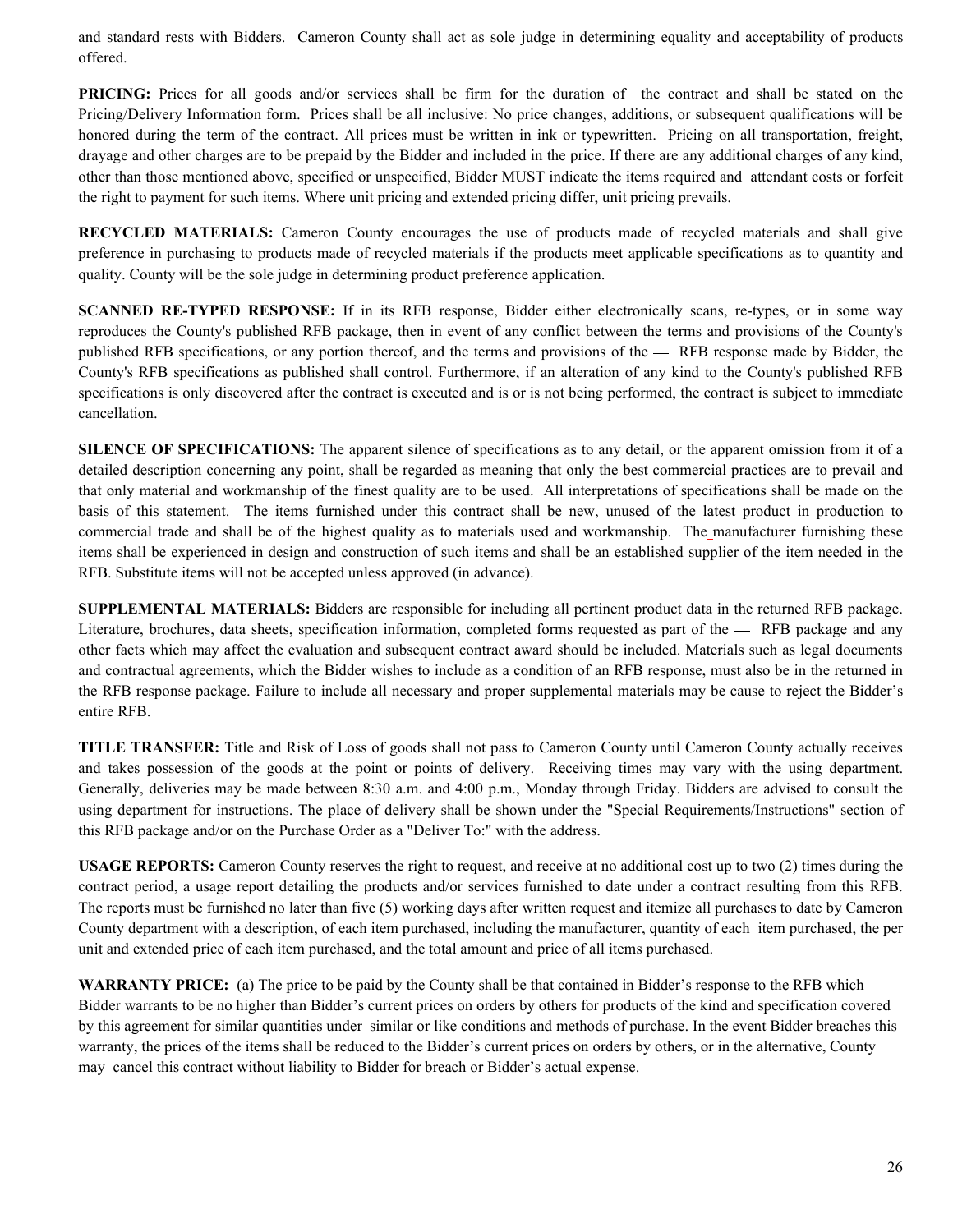(b) The Bidder warrants that no person or selling agency has been employed or retained to solicit or secure this contract upon an agreement or understanding for commission, percentage, brokerage, or contingent fee excepting bona fide employees of bona fide established commercial or selling agencies maintained by the Bidder for the purpose of securing business. For breach or violation of this warranty, the County shall have the right in addition to any other right or rights to cancel this contract without liability and to deduct from the contract price, or otherwise recover the full amount of such commission, percentage, brokerage or contingent fee.

Bidders shall furnish all data pertinent to warranties or guarantees which may apply to items in the RFB.

Bidders may not limit or exclude any implied warranties.

Bidder warrants that products sold and services provided to the County shall conform to the highest commercial and/or professional standards in the industry and laws established by the U.S. Department of Labor, U.S. Department of Homeland Security, Occupational Safety and Health Administration and O.S.H.A. Act of 1970. In the event any product does not conform to OSHA Standards, where applicable, Cameron County may return the product for correction or replacement at the Bidder's expense. If Bidder fails to make the appropriate correction within a reasonable time, Cameron County may correct at the Bidder's expense.

**WARRANTY ITEMS/PRODUCTS:** Bidder warrants that products sold and services provided to the County shall conform to the highest commercial and/or professional standards in the industry and laws established by the U.S. Department of Labor, U.S. Department of Homeland Security, Occupational Safety and Health Administration and O.S.H.A. Act of 1970. In the event product does not conform to OSHA Standards, where applicable, Cameron County may return the product for correction or replacement at the Bidder's expense. If Bidder fails to make the appropriate correction within a reasonable time, Cameron County may correct at the Bidder's expense.

Bidder shall not limit or exclude any implied warranties and any attempt to do so shall render this contract voidable at the option of the County.

Bidder warrants that the goods furnished will conform to the specifications, drawings and descriptions listed in the RFB invitation and to the sample(s) furnished by Bidder, if any. In the event of a conflict between the specifications, drawings and descriptions, the specifications shall govern. All items must be new, in first class condition, unless otherwise specified. The design, strength, and quality of materials must conform to the highest standards of manufacturing practice.

Items supplied under this contract shall be subject to the County's approval. Successful Bidder shall warrant that all items/services shall conform to the proposed specifications and/or all warranties as stated in the Uniform Commercial Code and be free from all defects in material, workmanship and title. Any items found defective or not meeting specifications shall be picked up and promptly replaced by the successful Bidder at no expense to the County.

**SAFETY WARRANTY:** As noted above, Bidder warrants that the products sold to County shall conform to the standards promulgated by the U.S. Department of Labor under the Occupational Safety and Health Act of 1970. In the event the product does not conform to OSHA standards, County may return the product for correction or replacement at the Bidder's expense. In the event Bidder fails to make the appropriate correction within a reasonable time, correction made by County will be at Bidder's expense. Have you attached the required warranty information to the RFB (if applicable)? "Yes" or " No"

## **APPLICABLE LAW**

To the extent it is applicable, this agreement shall be governed by the Uniform Commercial Code. Wherever the term "Uniform Commercial Code" is used, it shall be construed as meaning "the Uniform Commercial Code" as adopted in the State of Texas as effective and in force on the date of this agreement. Otherwise, Texas state and federal law shall apply.

**ASSIGNMENT DELEGATION:** No right, obligation or interest in this contract shall be assigned or delegated to another by Bidder without the written permission of the County. Any attempted assignment or delegation by Bidder shall be wholly void and totally ineffective for all purposes unless made in conformity with this paragraph.

**CONTRACT OBLIGATION:** Cameron County Commissioners Court must award any resulting contract and the County Judge or other person authorized by the Cameron County Commissioners Court must sign the contract before it becomes binding on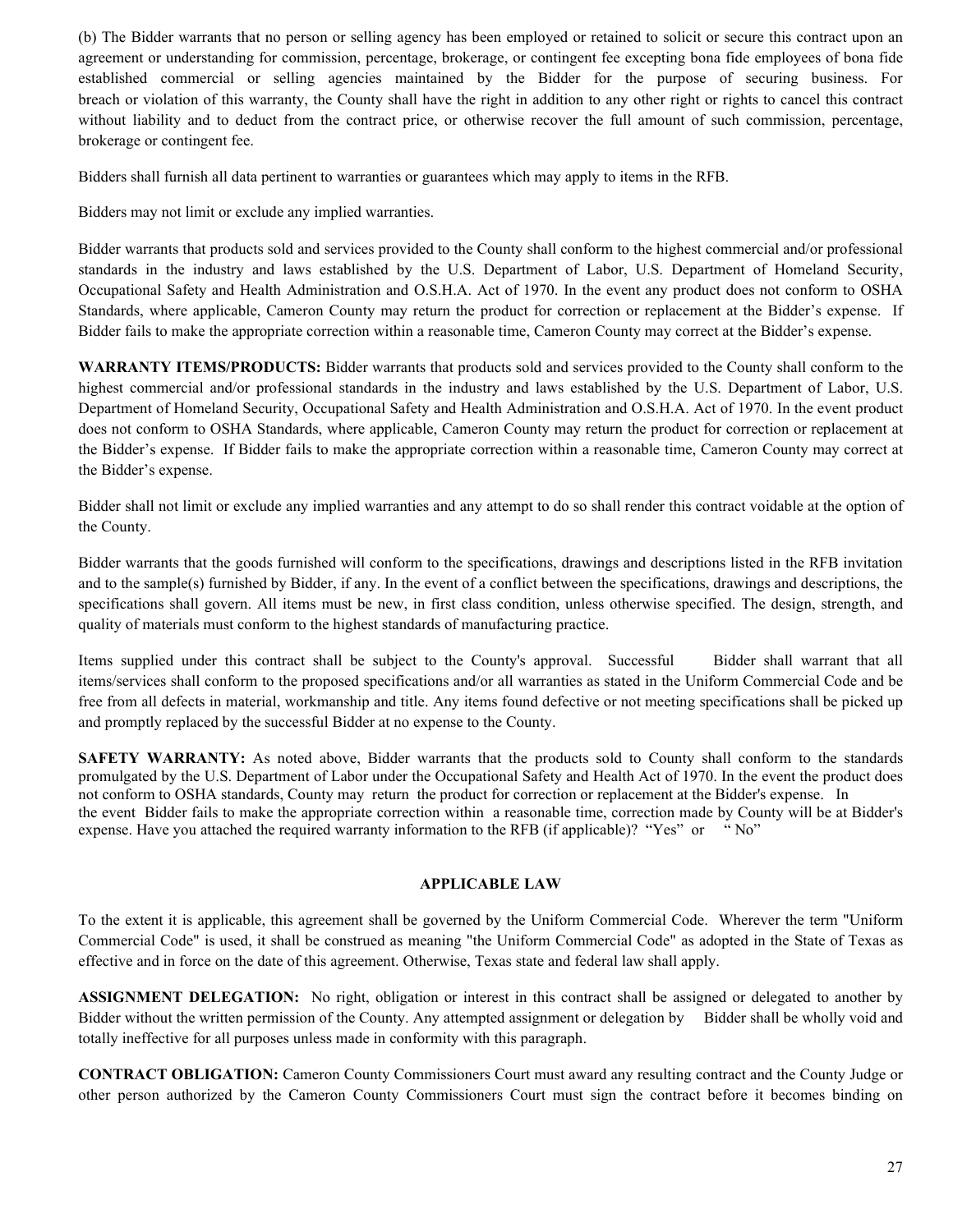Cameron County or the Bidder. Department Heads are NOT authorized to sign agreements for Cameron County. Binding agreements shall remain in effect until all products and/or services covered by this RFB have been delivered and accepted and all contract requirements have been satisfied

**ERRORS AND OMISSIONS:** Errors and Omissions in the RFB or any provision herein described will not be construed as to relieve the Bidder of any responsibility or obligation requisite to the complete and satisfactory implementation, operation, and support of all obligations under any resulting contract.

**FORCE MAJEURE:** If, by reason of Force Majeure, either party hereto shall be rendered unable wholly, or in part, to carry out its obligations under this RFB and any resulting contract, then such party shall give notice and full particulars of Force Majeure in writing to the other party within a reasonable time after occurrence of the event or cause relied upon, and the obligation of the party giving such notice, so far as it is affected by such Force Majeure, shall be suspended during the continuance of the inability then claimed, except as hereinafter provided, but for no longer period, and such party shall endeavor to remove or overcome such inability with all reasonable dispatch. The term "Force Majeure" as employed herein, shall mean acts of God, strikes, lockouts, or other industrial disturbances, act of public enemy, orders of any kind of government of the United States or the State of Texas or any civil or military authority, insurrections, riots, epidemics, landslides, lightening, earthquakes, fires, hurricanes, storms, floods, washouts, droughts, arrests, restraint of government and people, civil disturbances, explosions, breakage or accidents to machinery, pipelines or canals, or other causes not reasonably within the control of the party claiming such inability. It is understood and agreed that the settlement of strikes and lockouts shall be entirely with the discretion of the party having the difficulty, and that the above requirement that any Force Majeure shall be remedied with all reasonable dispatch shall not require the settlement of strikes and lockouts by acceding to the demands of the opposing party or parties when such settlement is unfavorable in the judgment of the party having the difficulty.

**HOLD HARMLESS AGREEMENT:** The successful Bidder, shall indemnify and hold Cameron County harmless from all claims for personal injury, death and/or property damage resulting directly or indirectly from Bidder's performance. Bidder shall procure and maintain, with respect to the subject matter of this RFB, appropriate insurance coverage including, as a minimum, public liability and property damage with adequate limits to cover Bidder's liability as may arise directly or indirectly from work performed and goods or services sold and under the terms of this RFB. Certification of such coverage must be provided to the County upon request.

**INFRINGEMENTS**: There will be no warranty by County against infringements. As part of this contract for sales, Bidder agrees to ascertain whether goods manufactured in accordance with the specifications attached to this agreement will give rise to the rightful claim of any third person by way of infringement or the like. County makes no warranty that the production of goods according to the specification will not give rise to such a claim, and in no event shall County be liable to Bidder for indemnification in the event Bidder gets sued on the grounds of infringement or the like. If Bidder is of the opinion that an infringement or the like will result, Bidder shall notify County to that effect in writing within two (2) weeks after the signing of this agreement. If County does not receive notice and is subsequently held liable for the infringement or the like, Bidder will hold County harmless. If Bidder in good faith ascertains that production of the goods in accordance with the specifications will result in infringement or the like, this contract shall be null and void, except that County will pay Bidder the reasonable cost of Bidder's search as to infringement. The Bidder agrees to protect the County from claims involving infringement of patents or copyrights.

**INTERPRETATION PAROLE EVIDENCE:** Unless a separate contract or addendum hereof is prepared and entered into following the award of this RFB to a successful bidder, this writing is intended by the parties as a final expression of the terms of this RFB and the general terms of any resulting contract. No course of prior dealings between the parties and no usage of the trade shall be relevant to supplement or explain any term. Acceptance or acquiescence in a course of performance rendered under this RFB and any resulting contract shall not be relevant to determine meaning even though the accepting or acquiescing party has knowledge of the performance and opportunity for objection. Whenever a term defined by the Uniform Commercial Code is used in this agreement, the definition contained in the Code is to control, if applicable.

**LATE RESPONSES:** RFB responses must be received by the County before the hour and date specified. Responses received after the time and date specified will be disqualified and may be returned to sender. The County is not responsible for lateness or nondelivery of mail, delivered to wrong office, carrier, etc.